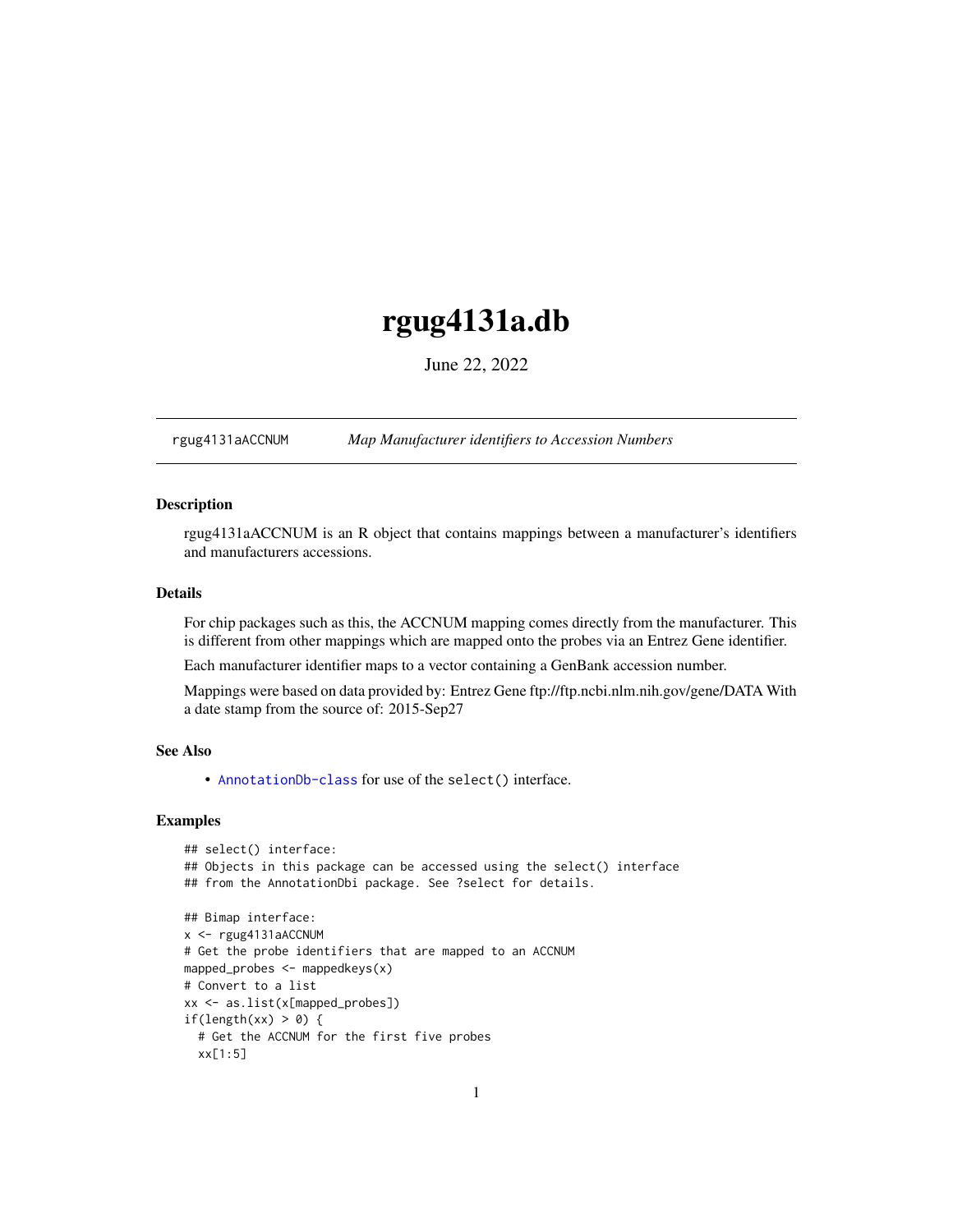```
# Get the first one
 xx[[1]]
}
```
rgug4131aALIAS2PROBE *Map between Common Gene Symbol Identifiers and Manufacturer Identifiers*

#### Description

rgug4131aALIAS is an R object that provides mappings between common gene symbol identifiers and manufacturer identifiers.

## Details

Each gene symbol is mapped to a named vector of manufacturer identifiers. The name represents the gene symbol and the vector contains all manufacturer identifiers that are found for that symbol. An NA is reported for any gene symbol that cannot be mapped to any manufacturer identifiers.

This mapping includes ALL gene symbols including those which are already listed in the SYMBOL map. The SYMBOL map is meant to only list official gene symbols, while the ALIAS maps are meant to store all used symbols.

Mappings were based on data provided by: Entrez Gene ftp://ftp.ncbi.nlm.nih.gov/gene/DATA With a date stamp from the source of: 2015-Sep27

## See Also

• [AnnotationDb-class](#page-0-0) for use of the select() interface.

```
## select() interface:
## Objects in this package can be accessed using the select() interface
## from the AnnotationDbi package. See ?select for details.
## Bimap interface:
# Convert the object to a list
xx <- as.list(rgug4131aALIAS2PROBE)
if(length(xx) > 0){
    # Get the probe identifiers for the first two aliases
   xx[1:2]
   # Get the first one
   xx[[1]]
}
```
<span id="page-1-0"></span>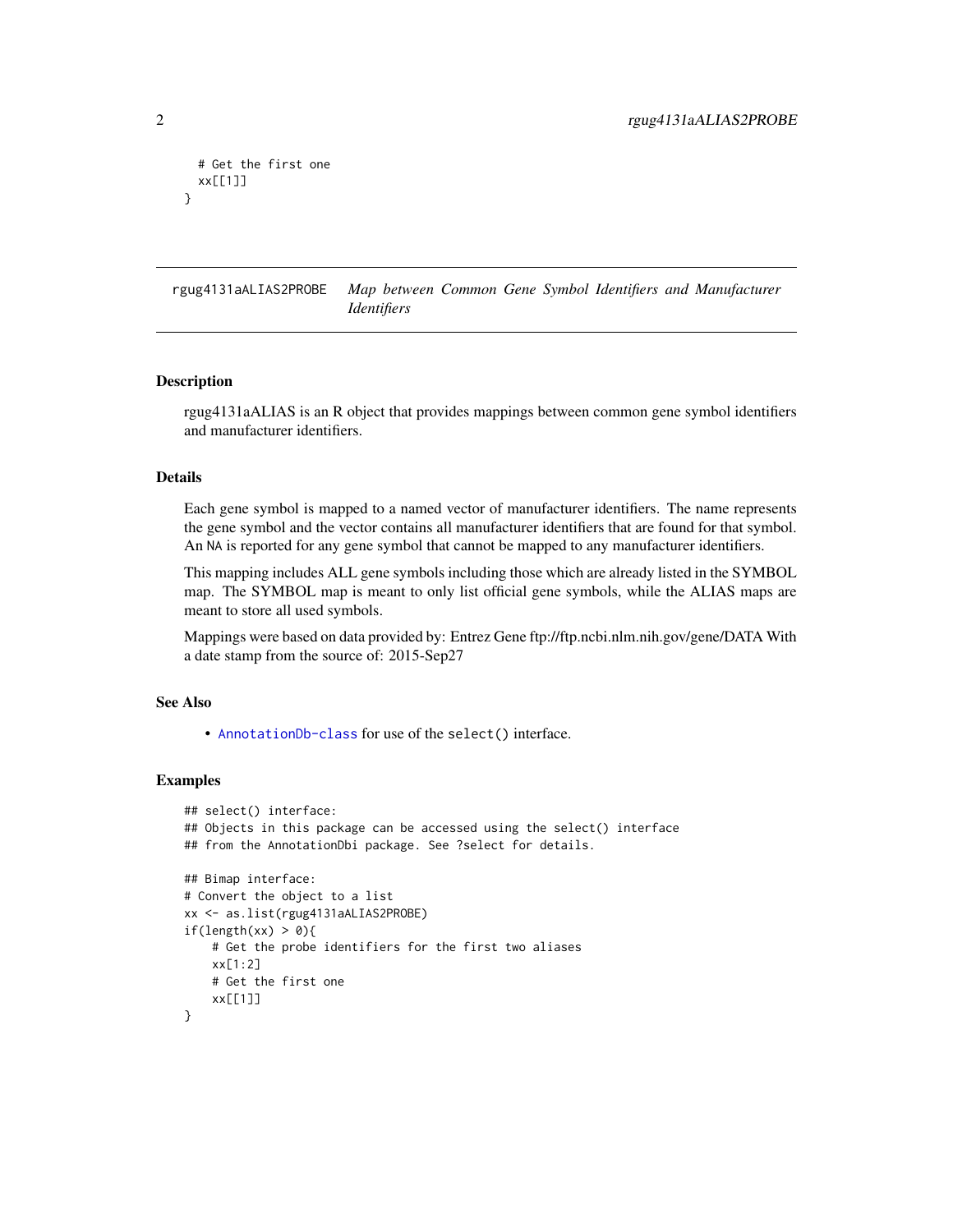### Description

Welcome to the rgug4131a.db annotation Package. The purpose of this package is to provide detailed information about the rgug4131a platform. This package is updated biannually.

Objects in this package are accessed using the select() interface. See ?select in the AnnotationDbi package for details.

#### See Also

• [AnnotationDb-class](#page-0-0) for use of keys(), columns() and select().

## Examples

```
## select() interface:
## Objects in this package can be accessed using the select() interface
## from the AnnotationDbi package. See ?select for details.
columns(rgug4131a.db)
## Bimap interface:
## The 'old style' of interacting with these objects is manipulation as
## bimaps. While this approach is still available we strongly encourage the
## use of select().
ls("package:rgug4131a.db")
```
rgug4131aCHR *Map Manufacturer IDs to Chromosomes*

#### **Description**

rgug4131aCHR is an R object that provides mappings between a manufacturer identifier and the chromosome that contains the gene of interest.

## Details

Each manufacturer identifier maps to a vector of chromosomes. Due to inconsistencies that may exist at the time the object was built, the vector may contain more than one chromosome (e.g., the identifier may map to more than one chromosome). If the chromosomal location is unknown, the vector will contain an NA.

Mappings were based on data provided by: Entrez Gene ftp://ftp.ncbi.nlm.nih.gov/gene/DATA With a date stamp from the source of: 2015-Sep27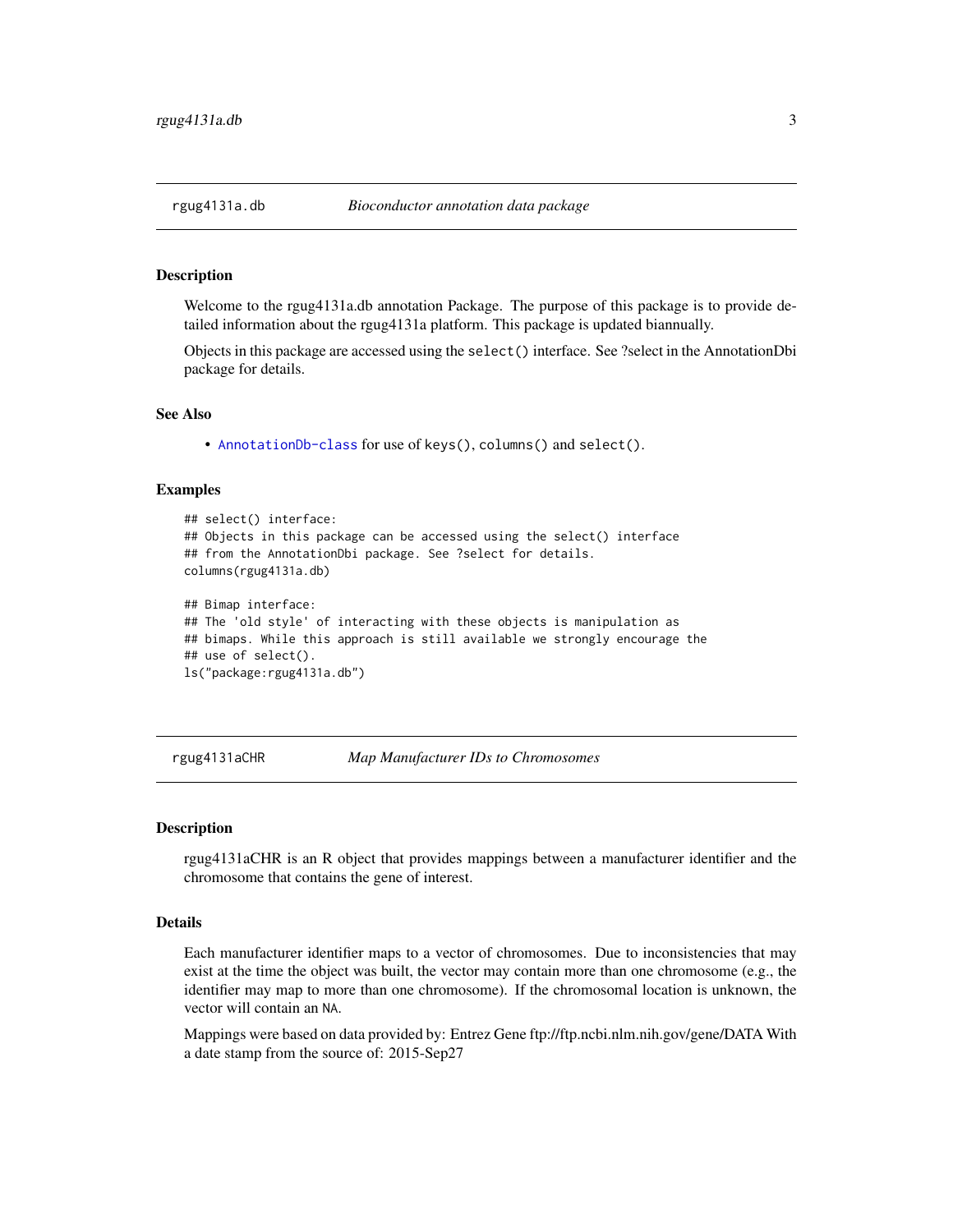## <span id="page-3-0"></span>See Also

• [AnnotationDb-class](#page-0-0) for use of the select() interface.

## Examples

```
## select() interface:
## Objects in this package can be accessed using the select() interface
## from the AnnotationDbi package. See ?select for details.
## Bimap interface:
x < -rgug4131aCHR
# Get the probe identifiers that are mapped to a chromosome
mapped_probes <- mappedkeys(x)
# Convert to a list
xx <- as.list(x[mapped_probes])
if(length(xx) > 0) {
  # Get the CHR for the first five probes
  xx[1:5]
  # Get the first one
  xx[[1]]
}
```
rgug4131aCHRLENGTHS *A named vector for the length of each of the chromosomes*

## Description

rgug4131aCHRLENGTHS provides the length measured in base pairs for each of the chromosomes.

## Details

This is a named vector with chromosome numbers as the names and the corresponding lengths for chromosomes as the values.

Total lengths of chromosomes were derived by calculating the number of base pairs on the sequence string for each chromosome.

## See Also

• [AnnotationDb-class](#page-0-0) for use of the select() interface.

```
## select() interface:
## Objects in this package can be accessed using the select() interface
## from the AnnotationDbi package. See ?select for details.
## Bimap interface:
tt <- rgug4131aCHRLENGTHS
# Length of chromosome 1
tt["1"]
```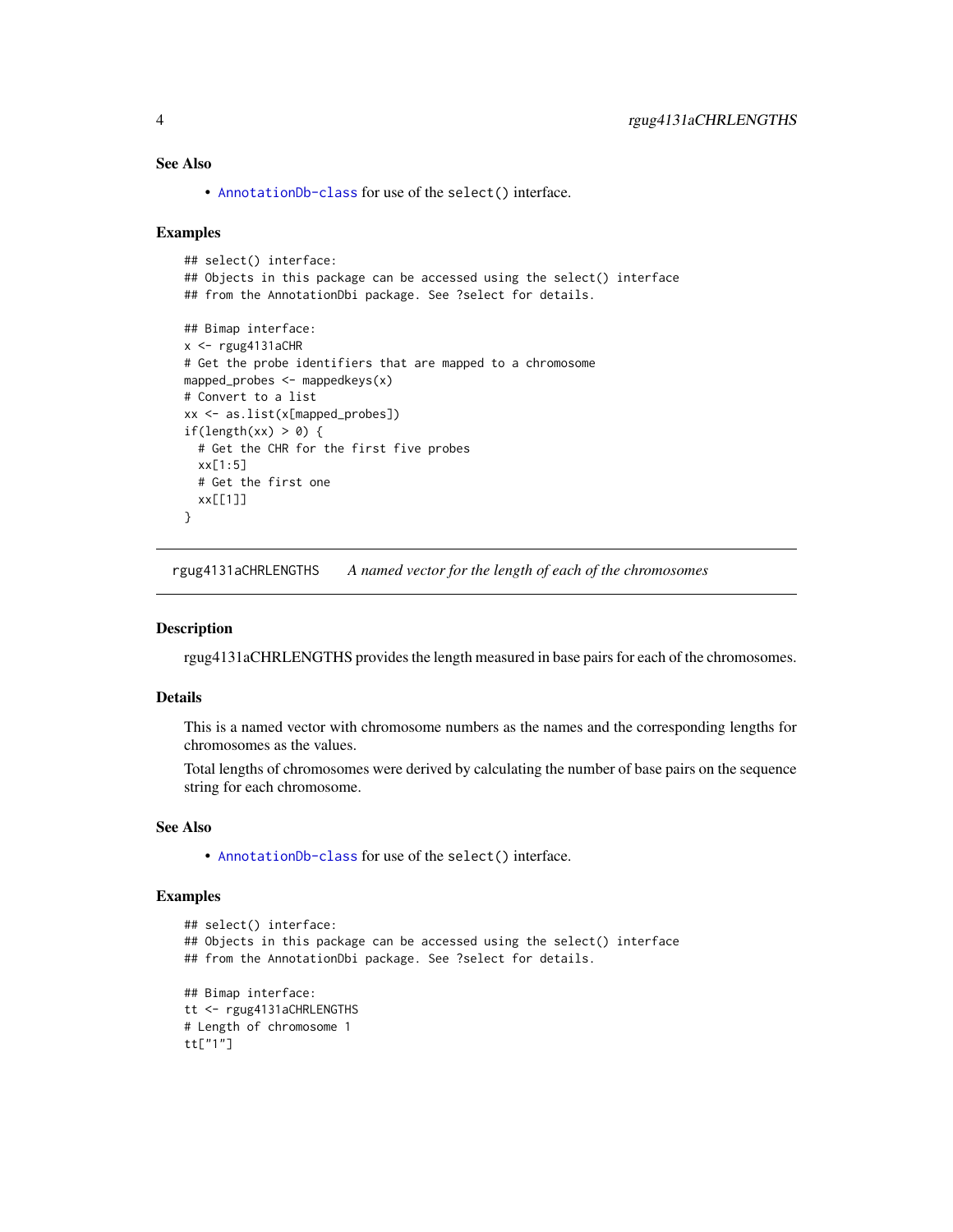<span id="page-4-0"></span>

## **Description**

rgug4131aCHRLOC is an R object that maps manufacturer identifiers to the starting position of the gene. The position of a gene is measured as the number of base pairs.

The CHRLOCEND mapping is the same as the CHRLOC mapping except that it specifies the ending base of a gene instead of the start.

## Details

Each manufacturer identifier maps to a named vector of chromosomal locations, where the name indicates the chromosome. Due to inconsistencies that may exist at the time the object was built, these vectors may contain more than one chromosome and/or location. If the chromosomal location is unknown, the vector will contain an NA.

Chromosomal locations on both the sense and antisense strands are measured as the number of base pairs from the p (5' end of the sense strand) to q (3' end of the sense strand) arms. Chromosomal locations on the antisense strand have a leading "-" sign (e. g. -1234567).

Since some genes have multiple start sites, this field can map to multiple locations.

Mappings were based on data provided by: UCSC Genome Bioinformatics (Rattus norvegicus) ftp://hgdownload.cse.ucsc.edu/goldenPath/rn6 With a date stamp from the source of: 2014-Aug1

## See Also

• [AnnotationDb-class](#page-0-0) for use of the select() interface.

```
## select() interface:
## Objects in this package can be accessed using the select() interface
## from the AnnotationDbi package. See ?select for details.
## Bimap interface:
x <- rgug4131aCHRLOC
# Get the probe identifiers that are mapped to chromosome locations
mapped_probes \leq mappedkeys(x)
# Convert to a list
xx <- as.list(x[mapped_probes])
if(length(xx) > 0) {
 # Get the CHRLOC for the first five probes
 xx[1:5]
 # Get the first one
 xx[[1]]
}
```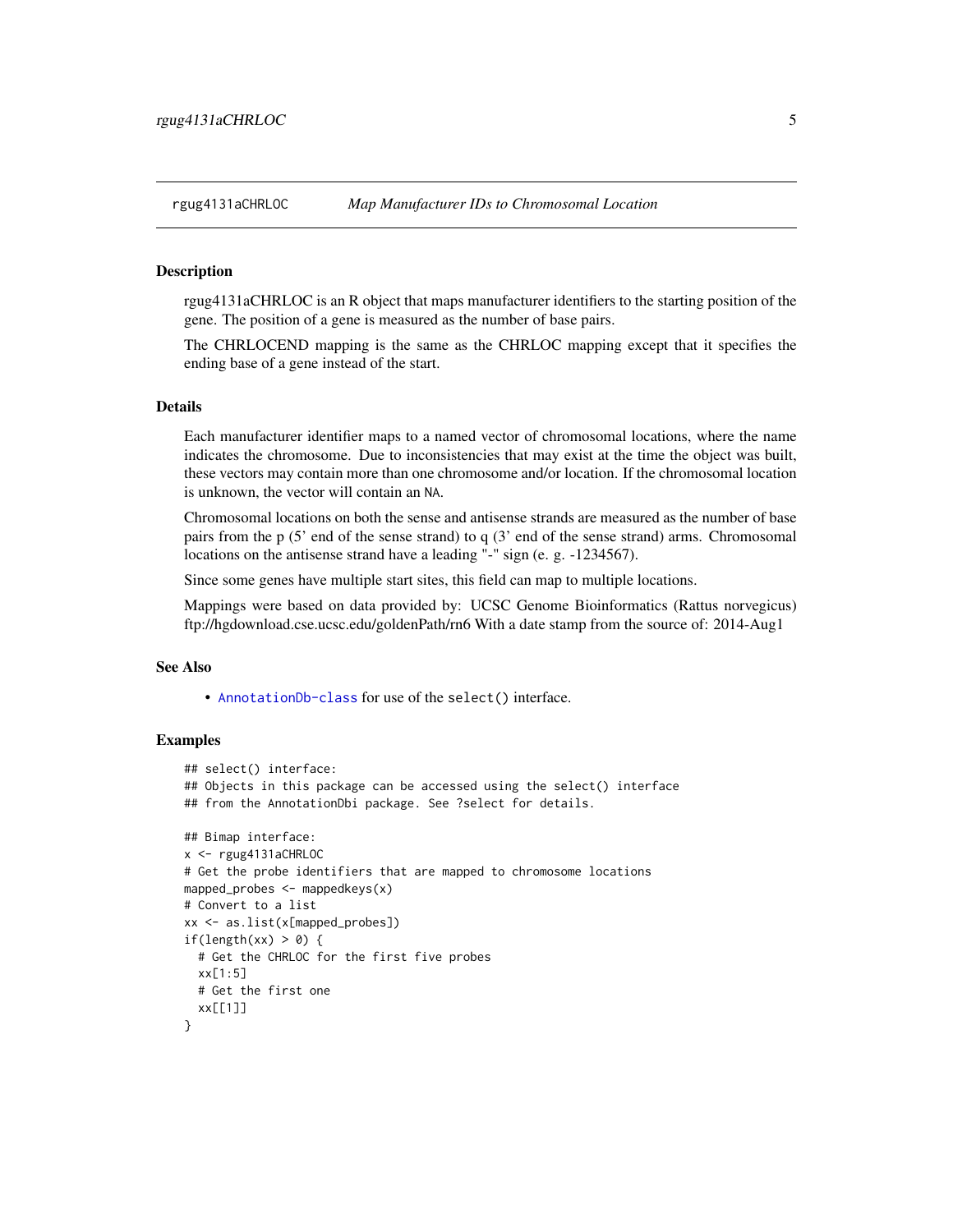<span id="page-5-0"></span>

#### Description

rgug4131aENSEMBL is an R object that contains mappings between manufacturer identifiers and Ensembl gene accession numbers.

## Details

This object is a simple mapping of manufacturer identifiers to Ensembl gene Accession Numbers.

Mappings were based on data provided by BOTH of these sources: [http://www.ensembl.org/](http://www.ensembl.org/biomart/martview/) [biomart/martview/](http://www.ensembl.org/biomart/martview/) <ftp://ftp.ncbi.nlm.nih.gov/gene/DATA>

For most species, this mapping is a combination of manufacturer to ensembl IDs from BOTH NCBI and ensembl. Users who wish to only use mappings from NCBI are encouraged to see the ncbi2ensembl table in the appropriate organism package. Users who wish to only use mappings from ensembl are encouraged to see the ensembl2ncbi table which is also found in the appropriate organism packages. These mappings are based upon the ensembl table which is contains data from BOTH of these sources in an effort to maximize the chances that you will find a match.

For worms and flies however, this mapping is based only on sources from ensembl, as these organisms do not have ensembl to entrez gene mapping data at NCBI.

#### See Also

• [AnnotationDb-class](#page-0-0) for use of the select() interface.

```
## select() interface:
## Objects in this package can be accessed using the select() interface
## from the AnnotationDbi package. See ?select for details.
## Bimap interface:
x <- rgug4131aENSEMBL
# Get the entrez gene IDs that are mapped to an Ensembl ID
mapped_genes \leq mappedkeys(x)
# Convert to a list
xx <- as.list(x[mapped_genes])
if(length(xx) > 0) {
 # Get the Ensembl gene IDs for the first five genes
 xx[1:5]
 # Get the first one
 xx[[1]]
}
#For the reverse map ENSEMBL2PROBE:
# Convert to a list
xx <- as.list(rgug4131aENSEMBL2PROBE)
if(length(xx) > 0){
```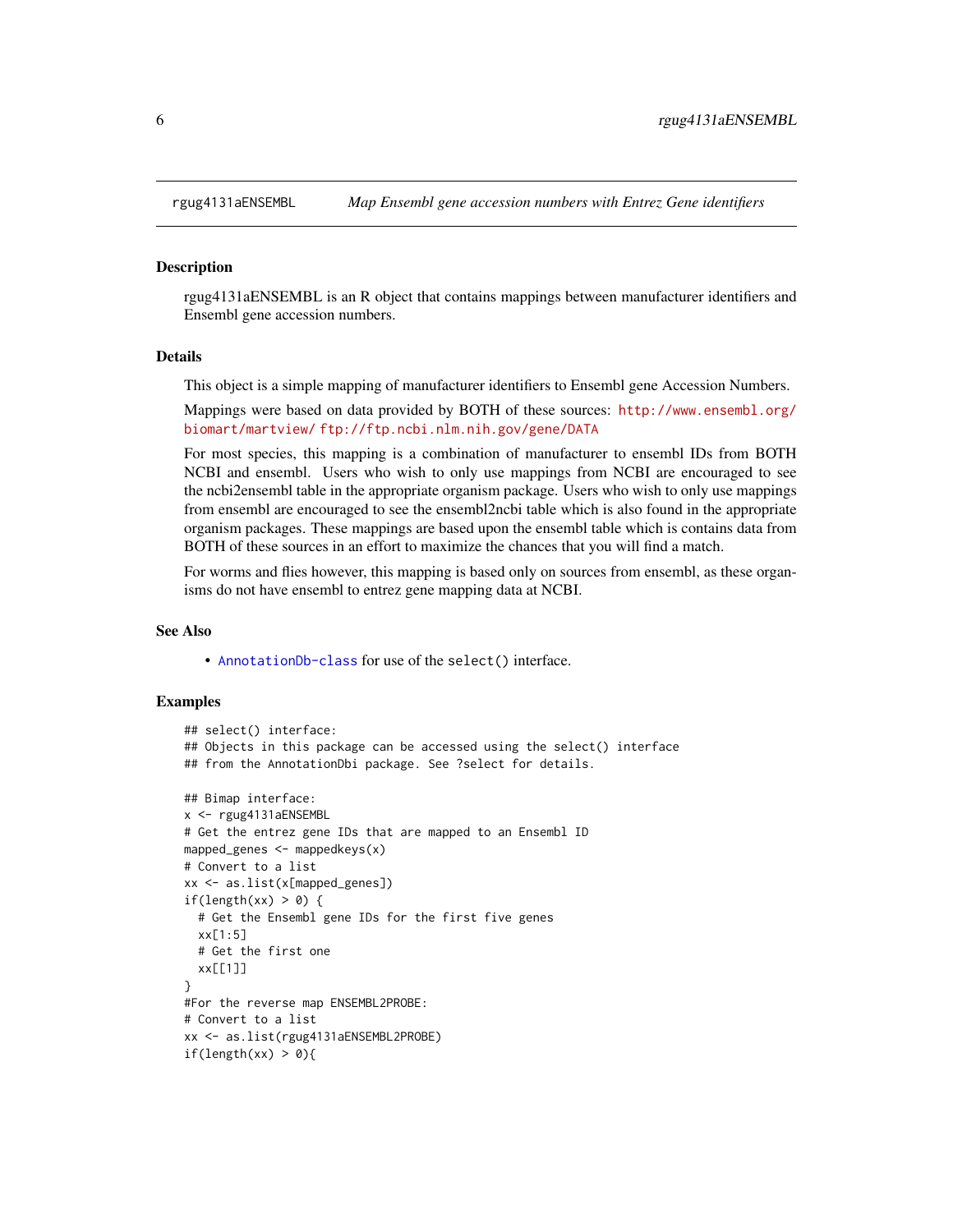## <span id="page-6-0"></span>rgug4131aENTREZID 7

```
# Gets the entrez gene IDs for the first five Ensembl IDs
xx[1:5]
# Get the first one
xx[[1]]
```
rgug4131aENTREZID *Map between Manufacturer Identifiers and Entrez Gene*

## **Description**

}

rgug4131aENTREZID is an R object that provides mappings between manufacturer identifiers and Entrez Gene identifiers.

## Details

Each manufacturer identifier is mapped to a vector of Entrez Gene identifiers. An NA is assigned to those manufacturer identifiers that can not be mapped to an Entrez Gene identifier at this time.

If a given manufacturer identifier can be mapped to different Entrez Gene identifiers from various sources, we attempt to select the common identifiers. If a concensus cannot be determined, we select the smallest identifier.

Mappings were based on data provided by: Entrez Gene ftp://ftp.ncbi.nlm.nih.gov/gene/DATA With a date stamp from the source of: 2015-Sep27

#### References

<http://www.ncbi.nlm.nih.gov/entrez/query.fcgi?db=gene>

## See Also

• [AnnotationDb-class](#page-0-0) for use of the select() interface.

```
## select() interface:
## Objects in this package can be accessed using the select() interface
## from the AnnotationDbi package. See ?select for details.
## Bimap interface:
x <- rgug4131aENTREZID
# Get the probe identifiers that are mapped to an ENTREZ Gene ID
mapped_probes <- mappedkeys(x)
# Convert to a list
xx <- as.list(x[mapped_probes])
if(length(xx) > 0) {
  # Get the ENTREZID for the first five probes
  xx[1:5]
  # Get the first one
  xx[[1]]
}
```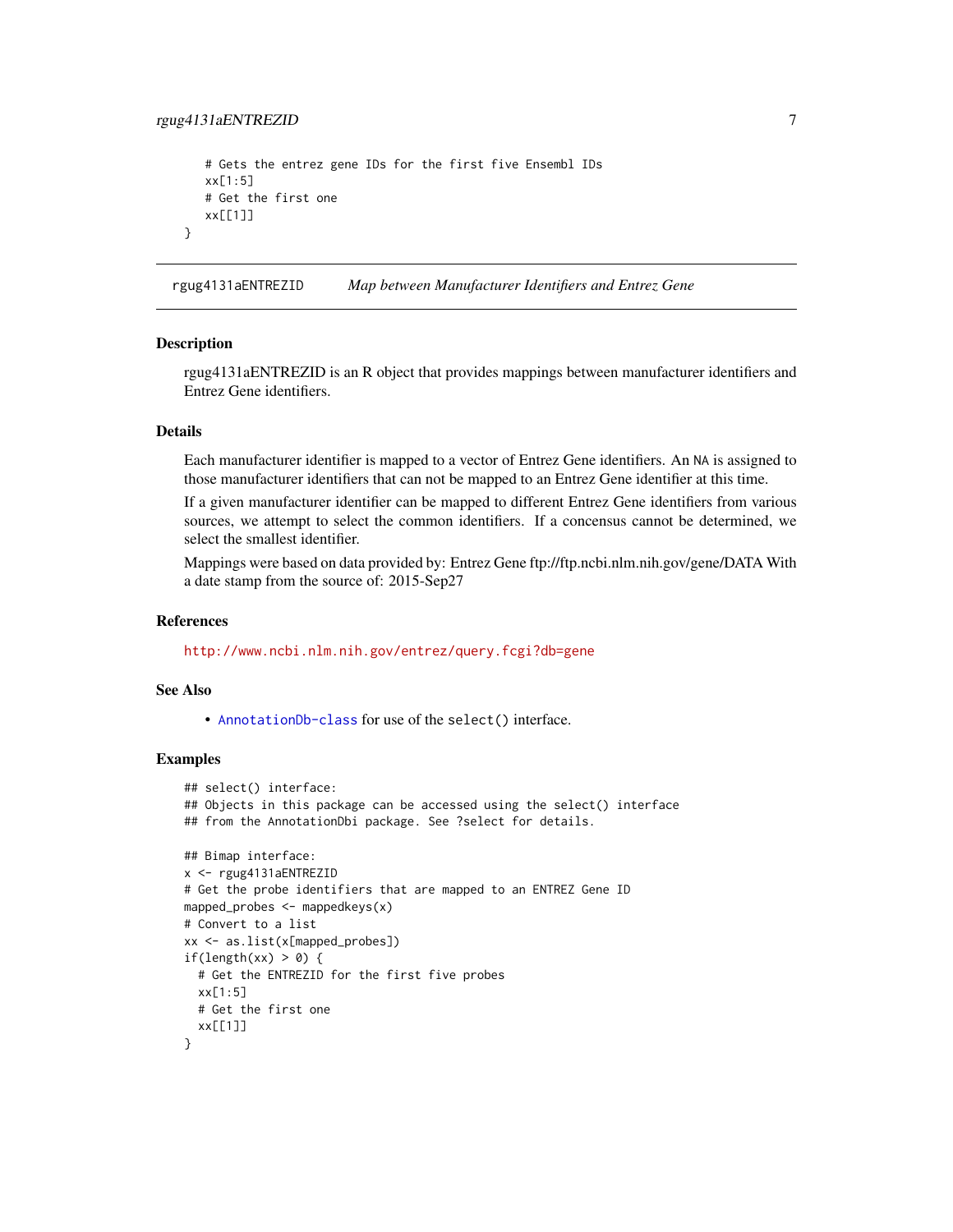<span id="page-7-0"></span>rgug4131aENZYME *Maps between Manufacturer IDs and Enzyme Commission (EC) Numbers*

## Description

rgug4131aENZYME is an R object that provides mappings between manufacturer identifiers and EC numbers. rgug4131aENZYME2PROBE is an R object that maps Enzyme Commission (EC) numbers to manufacturer identifiers.

## Details

When the rgug4131aENZYME maping viewed as a list, each manufacturer identifier maps to a named vector containing the EC number that corresponds to the enzyme produced by that gene. The names corresponds to the manufacturer identifiers. If this information is unknown, the vector will contain an NA.

For the rgug4131aENZYME2PROBE, each EC number maps to a named vector containing all of the manufacturer identifiers that correspond to the gene that produces that enzyme. The name of the vector corresponds to the EC number.

Enzyme Commission numbers are assigned by the Nomenclature Committee of the International Union of Biochemistry and Molecular Biology <http://www.chem.qmw.ac.uk/iubmb/enzyme/> to allow enzymes to be identified.

An Enzyme Commission number is of the format EC x.y.z.w, where x, y, z, and w are numeric numbers. In rgug4131aENZYME2PROBE, EC is dropped from the Enzyme Commission numbers.

Enzyme Commission numbers have corresponding names that describe the functions of enzymes in such a way that EC x is a more general description than EC x.y that in turn is a more general description than EC x.y.z. The top level EC numbers and names are listed below:

EC 1 oxidoreductases

EC 2 transferases

EC 3 hydrolases

EC 4 lyases

EC 5 isomerases

EC 6 ligases

The EC name for a given EC number can be viewed at [http://www.chem.qmul.ac.uk/iupac/](http://www.chem.qmul.ac.uk/iupac/jcbn/index.html#6) [jcbn/index.html#6](http://www.chem.qmul.ac.uk/iupac/jcbn/index.html#6)

Mappings between probe identifiers and enzyme identifiers were obtained using files provided by: KEGG GENOME ftp://ftp.genome.jp/pub/kegg/genomes With a date stamp from the source of: 2011-Mar15

#### References

<ftp://ftp.genome.ad.jp/pub/kegg/pathways>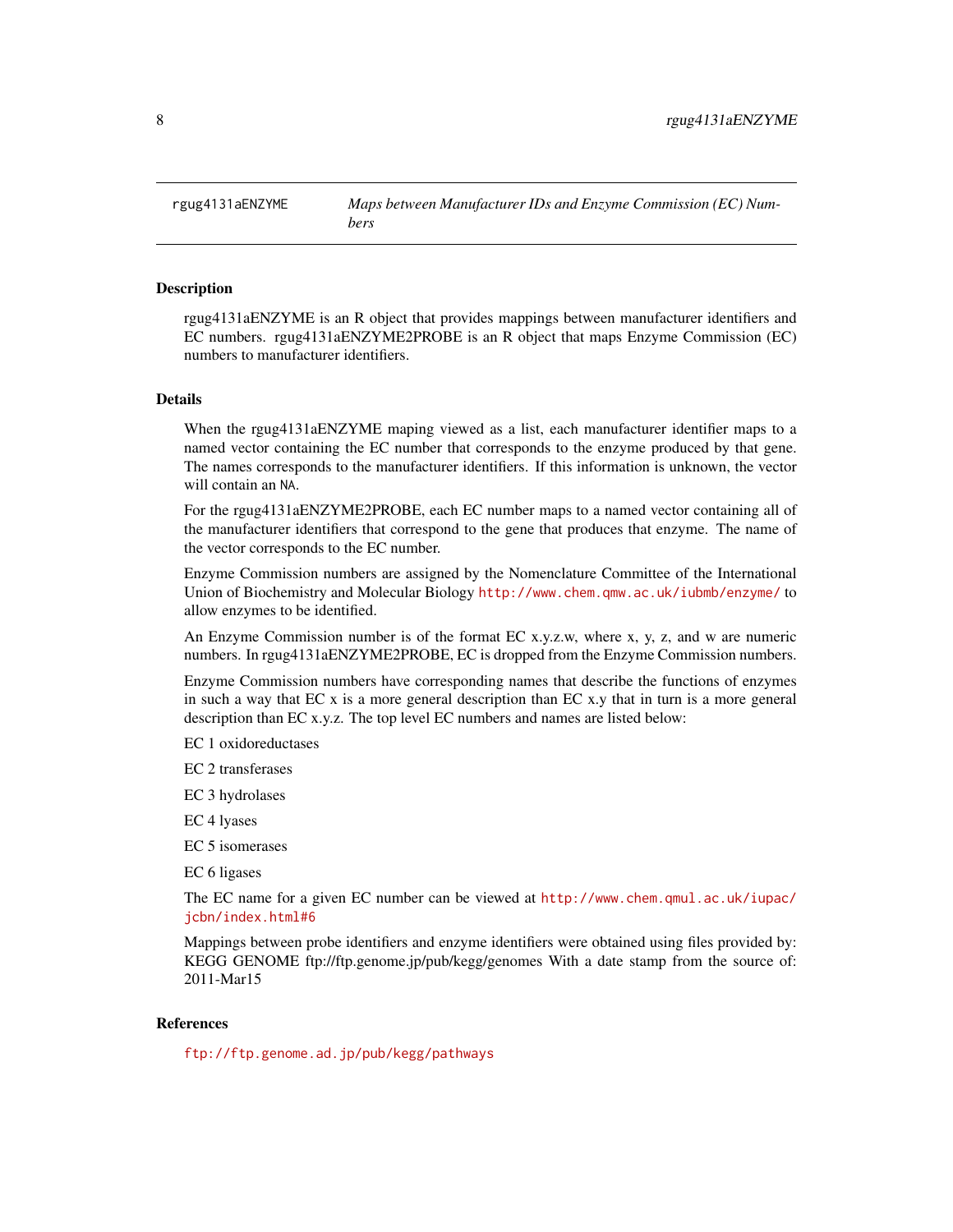## <span id="page-8-0"></span>rgug4131aGENENAME 9

## See Also

• [AnnotationDb-class](#page-0-0) for use of the select() interface.

## Examples

```
## select() interface:
## Objects in this package can be accessed using the select() interface
## from the AnnotationDbi package. See ?select for details.
## Bimap interface:
x <- rgug4131aENZYME
# Get the probe identifiers that are mapped to an EC number
mapped_probes <- mappedkeys(x)
# Convert to a list
xx <- as.list(x[mapped_probes])
if(length(xx) > 0) {
  # Get the ENZYME for the first five probes
  xx[1:5]
  # Get the first one
  xx[[1]]
}
# Now convert rgug4131aENZYME2PROBE to a list to see inside
xx <- as.list(rgug4131aENZYME2PROBE)
if(length(xx) > 0)# Get the probe identifiers for the first five enzyme
   #commission numbers
   xx[1:5]
   # Get the first one
   xx[[1]]
}
```
rgug4131aGENENAME *Map between Manufacturer IDs and Genes*

## Description

rgug4131aGENENAME is an R object that maps manufacturer identifiers to the corresponding gene name.

## Details

Each manufacturer identifier maps to a named vector containing the gene name. The vector name corresponds to the manufacturer identifier. If the gene name is unknown, the vector will contain an NA.

Gene names currently include both the official (validated by a nomenclature committee) and preferred names (interim selected for display) for genes. Efforts are being made to differentiate the two by adding a name to the vector.

Mappings were based on data provided by: Entrez Gene ftp://ftp.ncbi.nlm.nih.gov/gene/DATA With a date stamp from the source of: 2015-Sep27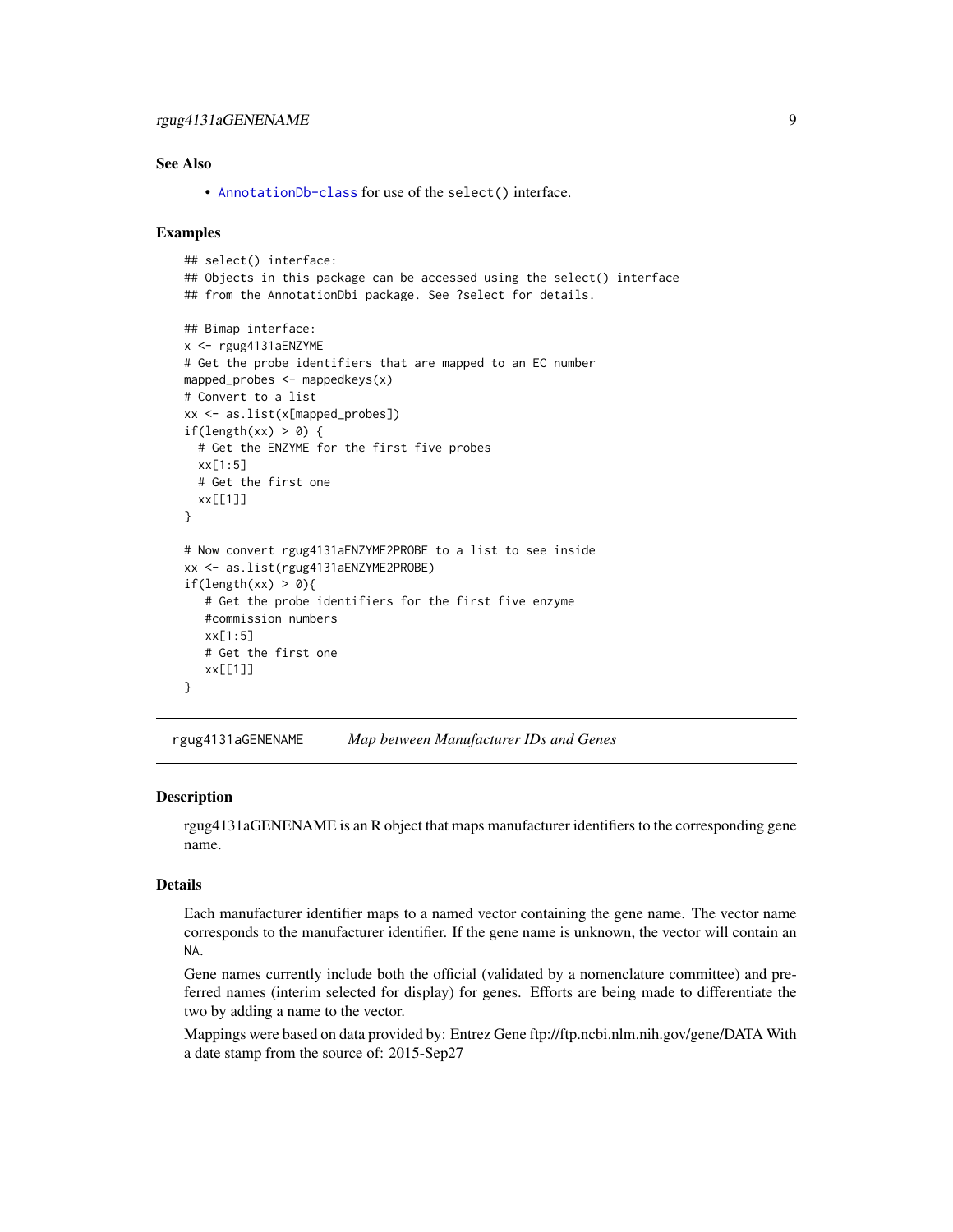## <span id="page-9-1"></span>See Also

• [AnnotationDb-class](#page-0-0) for use of the select() interface.

#### Examples

```
## select() interface:
## Objects in this package can be accessed using the select() interface
## from the AnnotationDbi package. See ?select for details.
## Bimap interface:
x <- rgug4131aGENENAME
# Get the probe identifiers that are mapped to a gene name
mapped_probes <- mappedkeys(x)
# Convert to a list
xx <- as.list(x[mapped_probes])
if(length(xx) > 0) {
 # Get the GENENAME for the first five probes
 xx[1:5]
 # Get the first one
 xx[[1]]
}
```
rgug4131aGO *Maps between manufacturer IDs and Gene Ontology (GO) IDs*

## <span id="page-9-0"></span>Description

rgug4131aGO is an R object that provides mappings between manufacturer identifiers and the GO identifiers that they are directly associated with. This mapping and its reverse mapping (rgug4131aGO2PROBE) do NOT associate the child terms from the GO ontology with the gene. Only the directly evidenced terms are represented here.

rgug4131aGO2ALLPROBES is an R object that provides mappings between a given GO identifier and all of the manufacturer identifiers annotated at that GO term OR TO ONE OF IT'S CHILD NODES in the GO ontology. Thus, this mapping is much larger and more inclusive than rgug4131aGO2PROBE.

## Details

If rgug4131aGO is cast as a list, each manufacturer identifier is mapped to a list of lists. The names on the outer list are GO identifiers. Each inner list consists of three named elements: GOID, Ontology, and Evidence.

The GOID element matches the GO identifier named in the outer list and is included for convenience when processing the data using 'lapply'.

The Ontology element indicates which of the three Gene Ontology categories this identifier belongs to. The categories are biological process (BP), cellular component (CC), and molecular function (MF).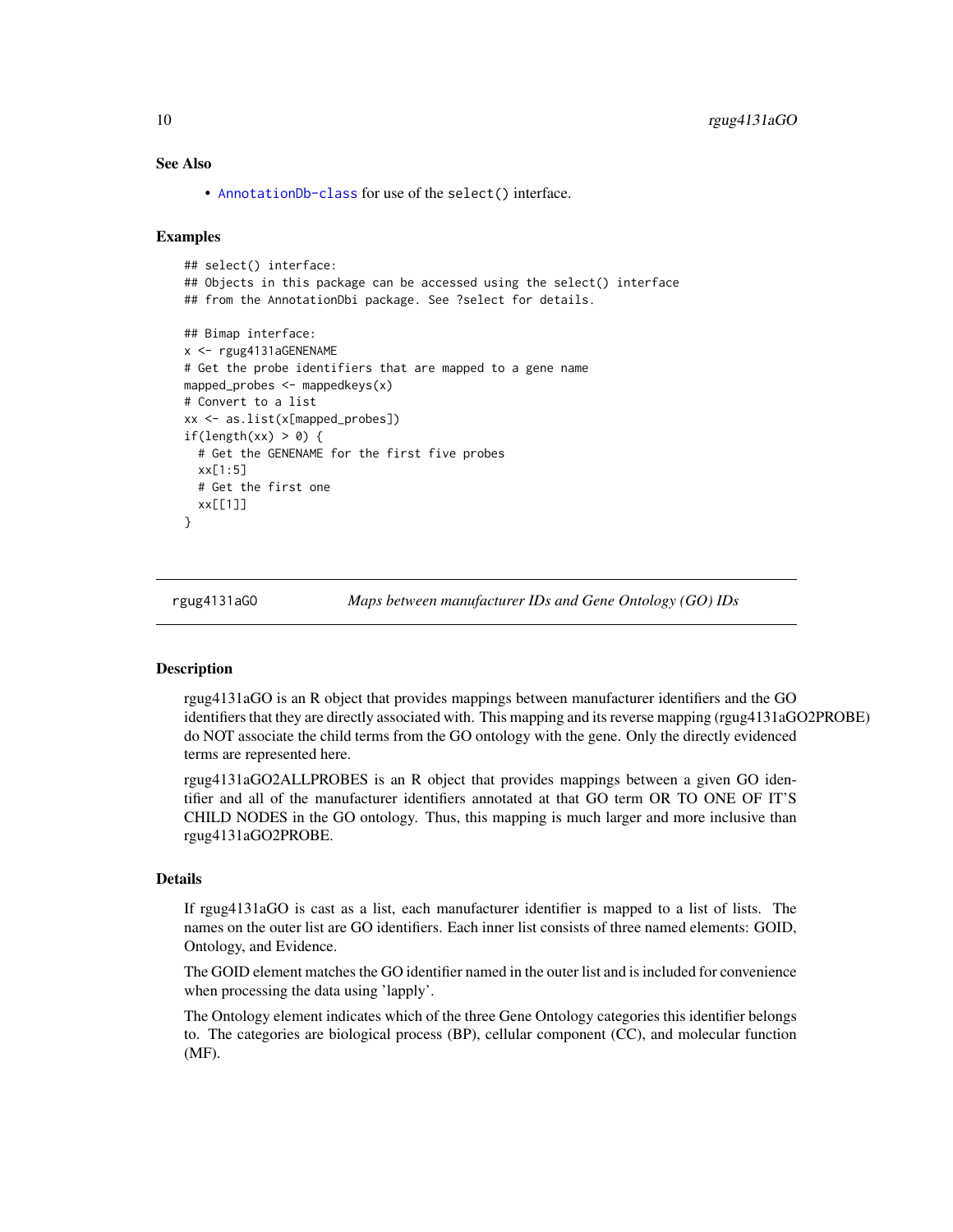## <span id="page-10-0"></span>rgug4131aGO 11

The Evidence element contains a code indicating what kind of evidence supports the association of the GO identifier to the manufacturer id. Some of the evidence codes in use include:

IMP: inferred from mutant phenotype

IGI: inferred from genetic interaction

IPI: inferred from physical interaction

ISS: inferred from sequence similarity

IDA: inferred from direct assay

IEP: inferred from expression pattern

IEA: inferred from electronic annotation

TAS: traceable author statement

NAS: non-traceable author statement

ND: no biological data available

IC: inferred by curator

A more complete listing of evidence codes can be found at:

<http://www.geneontology.org/GO.evidence.shtml>

If rgug4131aGO2ALLPROBES or rgug4131aGO2PROBE is cast as a list, each GO term maps to a named vector of manufacturer identifiers and evidence codes. A GO identifier may be mapped to the same manufacturer identifier more than once but the evidence code can be different. Mappings between Gene Ontology identifiers and Gene Ontology terms and other information are available in a separate data package named GO.

Whenever any of these mappings are cast as a data.frame, all the results will be output in an appropriate tabular form.

Mappings between manufacturer identifiers and GO information were obtained through their mappings to manufacturer identifiers. NAs are assigned to manufacturer identifiers that can not be mapped to any Gene Ontology information. Mappings between Gene Ontology identifiers an Gene Ontology terms and other information are available in a separate data package named GO.

All mappings were based on data provided by: Gene Ontology ftp://ftp.geneontology.org/pub/go/godatabase/archive/latestlite/ With a date stamp from the source of: 20150919

## References

<ftp://ftp.ncbi.nlm.nih.gov/gene/DATA/>

## See Also

- [rgug4131aGO2ALLPROBES](#page-9-0)
- [AnnotationDb-class](#page-0-0) for use of the select() interface.

## Examples

```
## select() interface:
```
## Objects in this package can be accessed using the select() interface

## from the AnnotationDbi package. See ?select for details.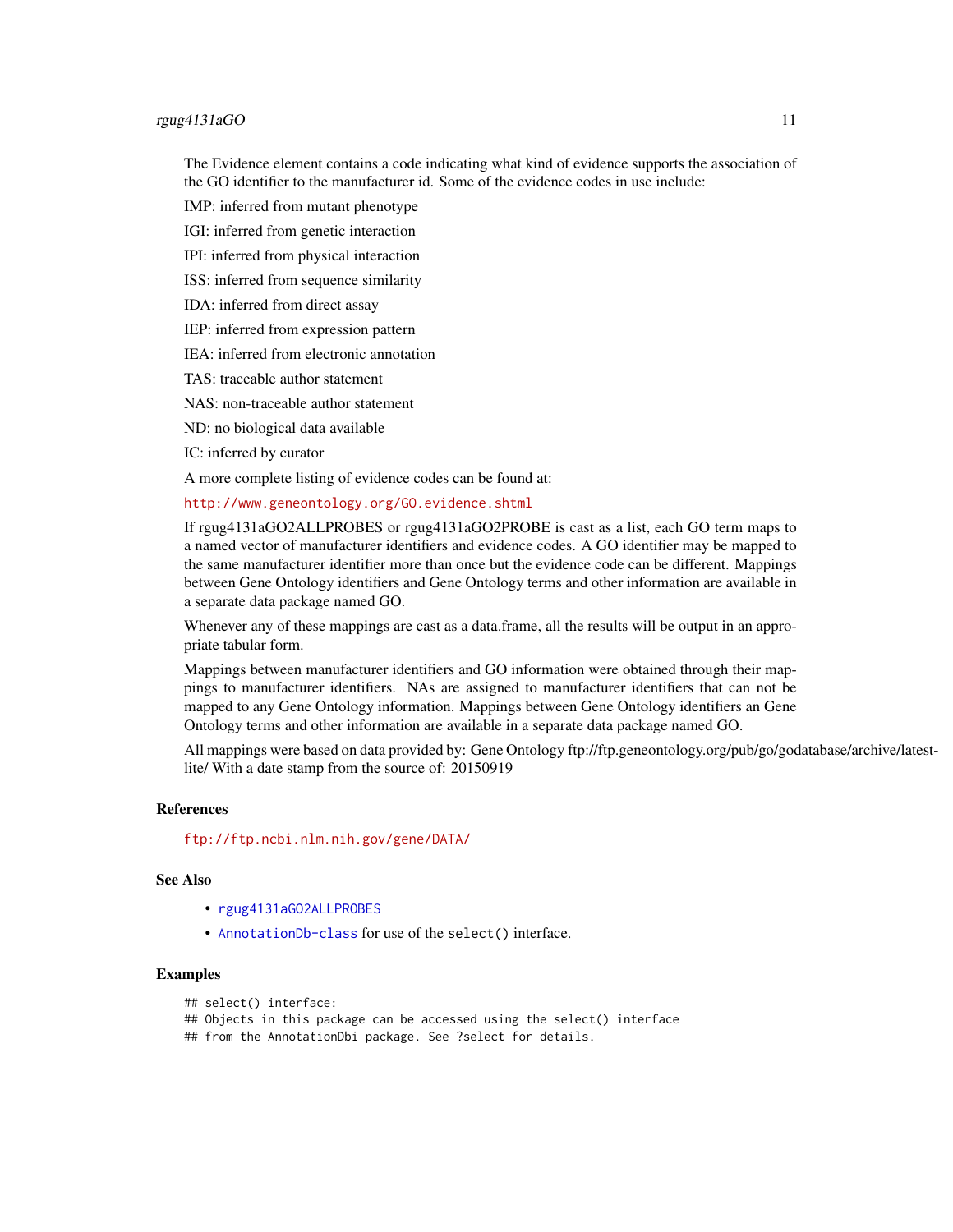```
## Bimap interface:
x <- rgug4131aGO
# Get the manufacturer identifiers that are mapped to a GO ID
mapped_genes \leq mappedkeys(x)
# Convert to a list
xx <- as.list(x[mapped_genes])
if(length(xx) > 0) {
    # Try the first one
    got <- xx[[1]]
    got[[1]][["GOID"]]
    got[[1]][["Ontology"]]
    got[[1]][["Evidence"]]
}
# For the reverse map:
# Convert to a list
xx <- as.list(rgug4131aGO2PROBE)
if(length(xx) > 0){
    # Gets the manufacturer ids for the top 2nd and 3nd GO identifiers
    goids \leq -x \times [2:3]# Gets the manufacturer ids for the first element of goids
    goids[[1]]
    # Evidence code for the mappings
    names(goids[[1]])
}
# Convert rgug4131aGO2ALLPROBES to a list
xx <- as.list(rgug4131aGO2ALLPROBES)
if(length(xx) > 0){
# Gets the manufacturer identifiers for the top 2nd and 3nd GO identifiers
    goids \leq -x \times [2:3]# Gets all the manufacturer identifiers for the first element of goids
    goids[[1]]
    # Evidence code for the mappings
    names(goids[[1]])
}
```
rgug4131aMAPCOUNTS *Number of mapped keys for the maps in package rgug4131a.db*

## **Description**

DEPRECATED. Counts in the MAPCOUNT table are out of sync and should not be used.

rgug4131aMAPCOUNTS provides the "map count" (i.e. the count of mapped keys) for each map in package rgug4131a.db.

## Details

DEPRECATED. Counts in the MAPCOUNT table are out of sync and should not be used.

<span id="page-11-0"></span>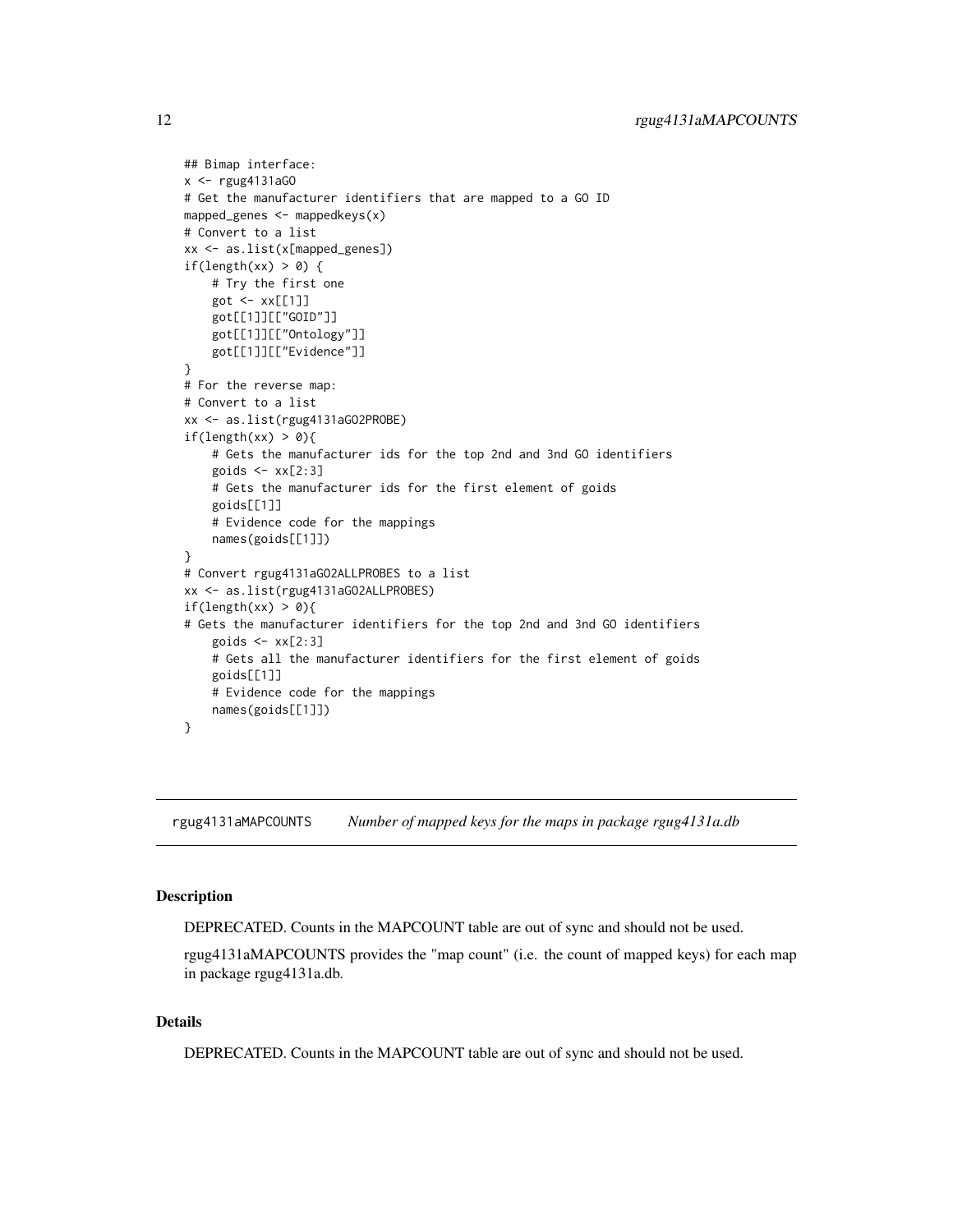<span id="page-12-0"></span>This "map count" information is precalculated and stored in the package annotation DB. This allows some quality control and is used by the [checkMAPCOUNTS](#page-0-0) function defined in AnnotationDbi to compare and validate different methods (like count.mappedkeys(x) or sum(!is.na(as.list(x)))) for getting the "map count" of a given map.

rgug4131aORGANISM *The Organism information for rgug4131a*

## Description

rgug4131aORGANISM is an R object that contains a single item: a character string that names the organism for which rgug4131a was built. rgug4131aORGPKG is an R object that contains a chararcter vector with the name of the organism package that a chip package depends on for its gene-centric annotation.

## **Details**

Although the package name is suggestive of the organism for which it was built, rgug4131aORGANISM provides a simple way to programmatically extract the organism name. rgug4131aORGPKG provides a simple way to programmatically extract the name of the parent organism package. The parent organism package is a strict dependency for chip packages as this is where the gene cetric information is ultimately extracted from. The full package name will always be this string plus the extension ".db". But most programatic acces will not require this extension, so its more convenient to leave it out.

## See Also

• [AnnotationDb-class](#page-0-0) for use of the select() interface.

## Examples

```
## select() interface:
## Objects in this package can be accessed using the select() interface
## from the AnnotationDbi package. See ?select for details.
## Bimap interface:
```
rgug4131aORGANISM rgug4131aORGPKG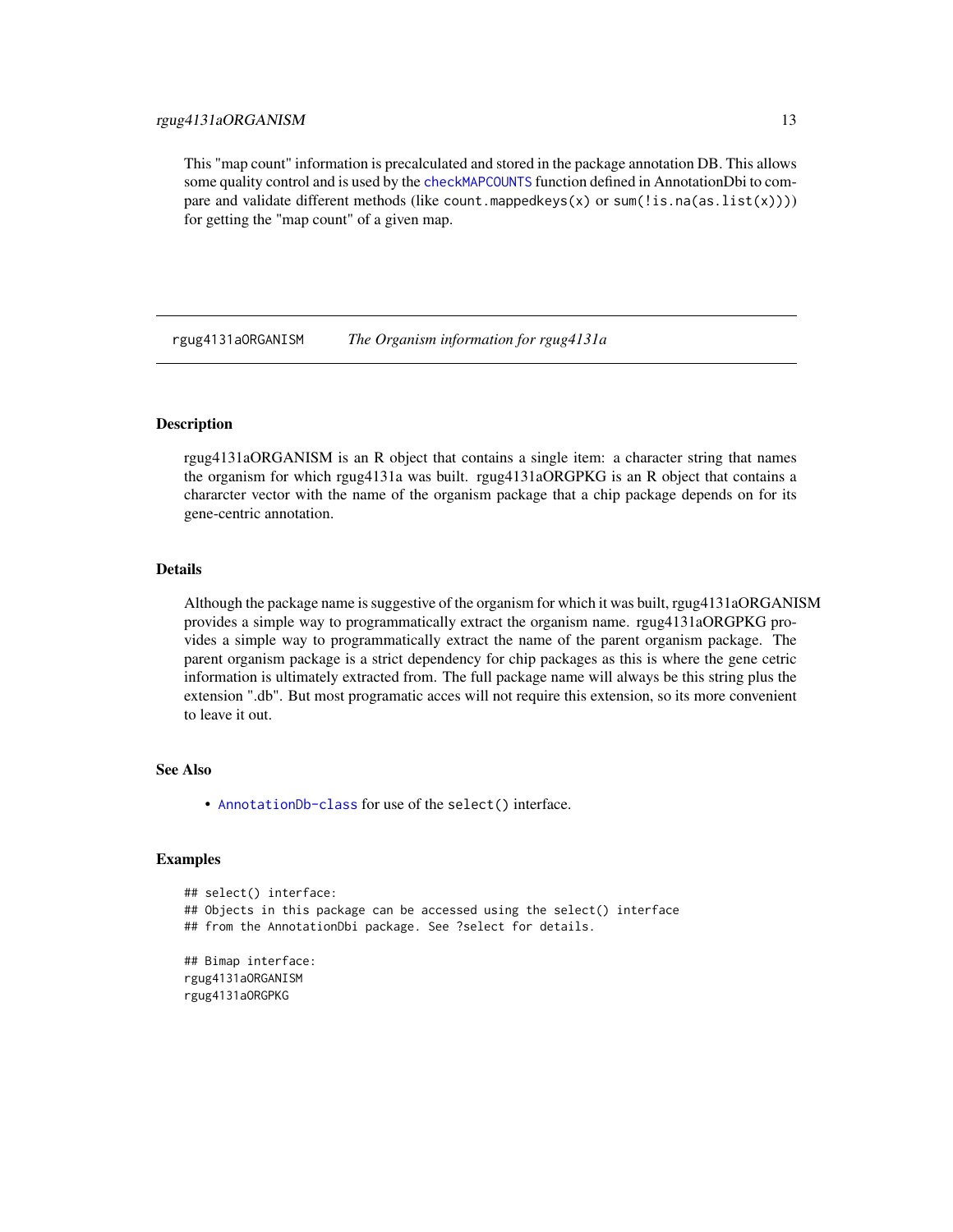## Description

KEGG (Kyoto Encyclopedia of Genes and Genomes) maintains pathway data for various organisms.

rgug4131aPATH maps probe identifiers to the identifiers used by KEGG for pathways in which the genes represented by the probe identifiers are involved

rgug4131aPATH2PROBE is an R object that provides mappings between KEGG identifiers and manufacturer identifiers.

## Details

Each KEGG pathway has a name and identifier. Pathway name for a given pathway identifier can be obtained using the KEGG data package that can either be built using AnnBuilder or downloaded from Bioconductor <http://www.bioconductor.org>.

Graphic presentations of pathways are searchable at url http://www.genome.ad.jp/kegg/pathway.html by using pathway identifiers as keys.

Mappings were based on data provided by: KEGG GENOME ftp://ftp.genome.jp/pub/kegg/genomes With a date stamp from the source of: 2011-Mar15

## References

<http://www.genome.ad.jp/kegg/>

## See Also

• [AnnotationDb-class](#page-0-0) for use of the select() interface.

```
## select() interface:
## Objects in this package can be accessed using the select() interface
## from the AnnotationDbi package. See ?select for details.
## Bimap interface:
x <- rgug4131aPATH
# Get the probe identifiers that are mapped to a KEGG pathway ID
mapped_probes \leq mappedkeys(x)
# Convert to a list
xx <- as.list(x[mapped_probes])
if(length(xx) > 0) {
  # Get the PATH for the first five probes
  xx[1:5]
  # Get the first one
  xx[[1]]
```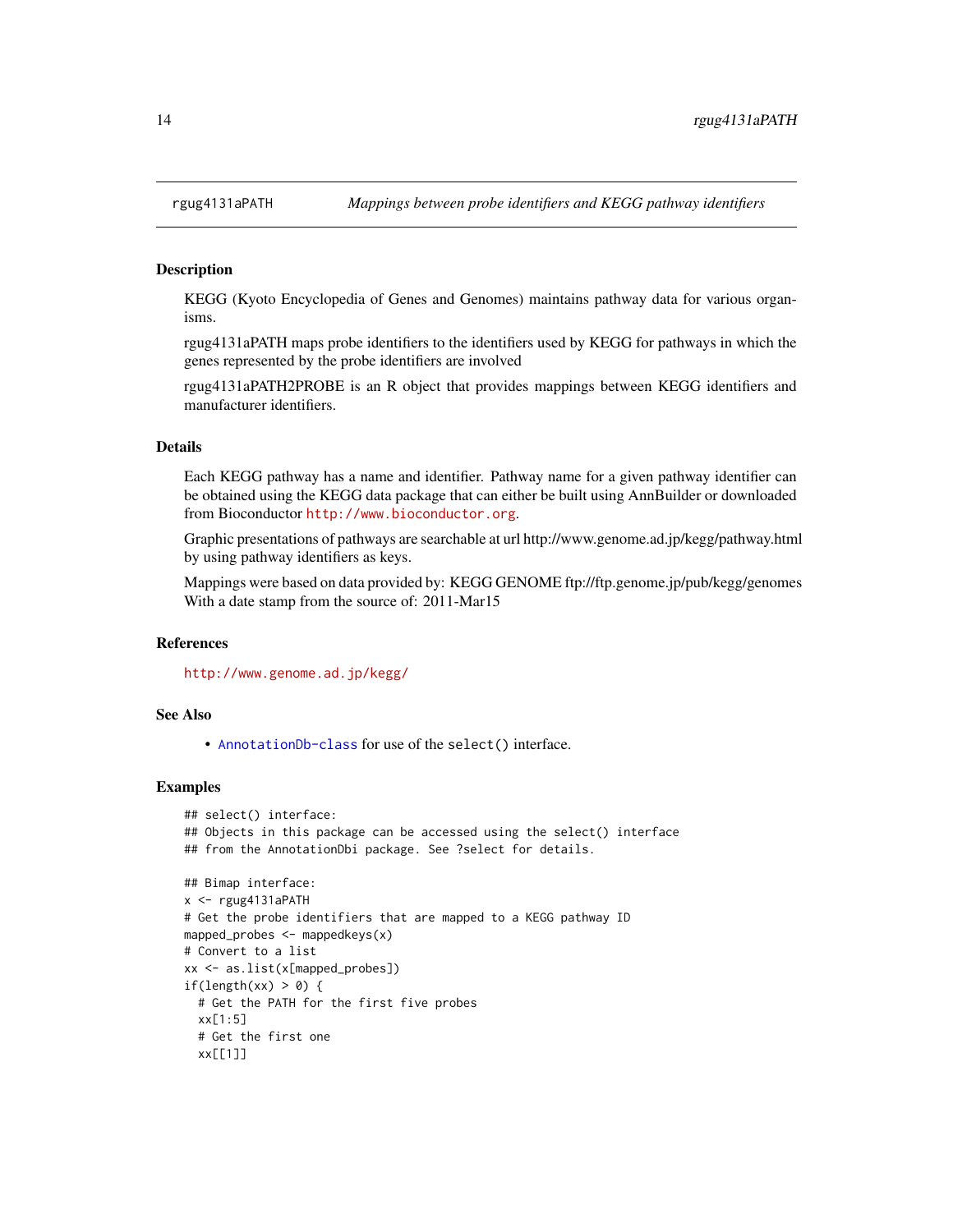## <span id="page-14-0"></span>rgug4131aPFAM 15

```
}
# Now convert the rgug4131aPATH2PROBE object to a list
xx <- as.list(rgug4131aPATH2PROBE)
if(length(xx) > 0){
    # Get the probe identifiers for the first two pathway identifiers
    xx[1:2]
    # Get the first one
    xx[[1]]
}
```
rgug4131aPFAM *Maps between Manufacturer Identifiers and PFAM Identifiers*

## Description

rgug4131aPFAM is an R object that provides mappings between manufacturer identifiers and PFAM identifiers.

## Details

The bimap interface for PFAM is defunct. Please use select() interface to PFAM identifiers. See ?AnnotationDbi::select for details.

rgug4131aPMID *Maps between Manufacturer Identifiers and PubMed Identifiers*

## **Description**

rgug4131aPMID is an R object that provides mappings between manufacturer identifiers and PubMed identifiers. rgug4131aPMID2PROBE is an R object that provides mappings between PubMed identifiers and manufacturer identifiers.

#### Details

When rgug4131aPMID is viewed as a list each manufacturer identifier is mapped to a named vector of PubMed identifiers. The name associated with each vector corresponds to the manufacturer identifier. The length of the vector may be one or greater, depending on how many PubMed identifiers a given manufacturer identifier is mapped to. An NA is reported for any manufacturer identifier that cannot be mapped to a PubMed identifier.

When rgug4131aPMID2PROBE is viewed as a list each PubMed identifier is mapped to a named vector of manufacturer identifiers. The name represents the PubMed identifier and the vector contains all manufacturer identifiers that are represented by that PubMed identifier. The length of the vector may be one or longer, depending on how many manufacturer identifiers are mapped to a given PubMed identifier.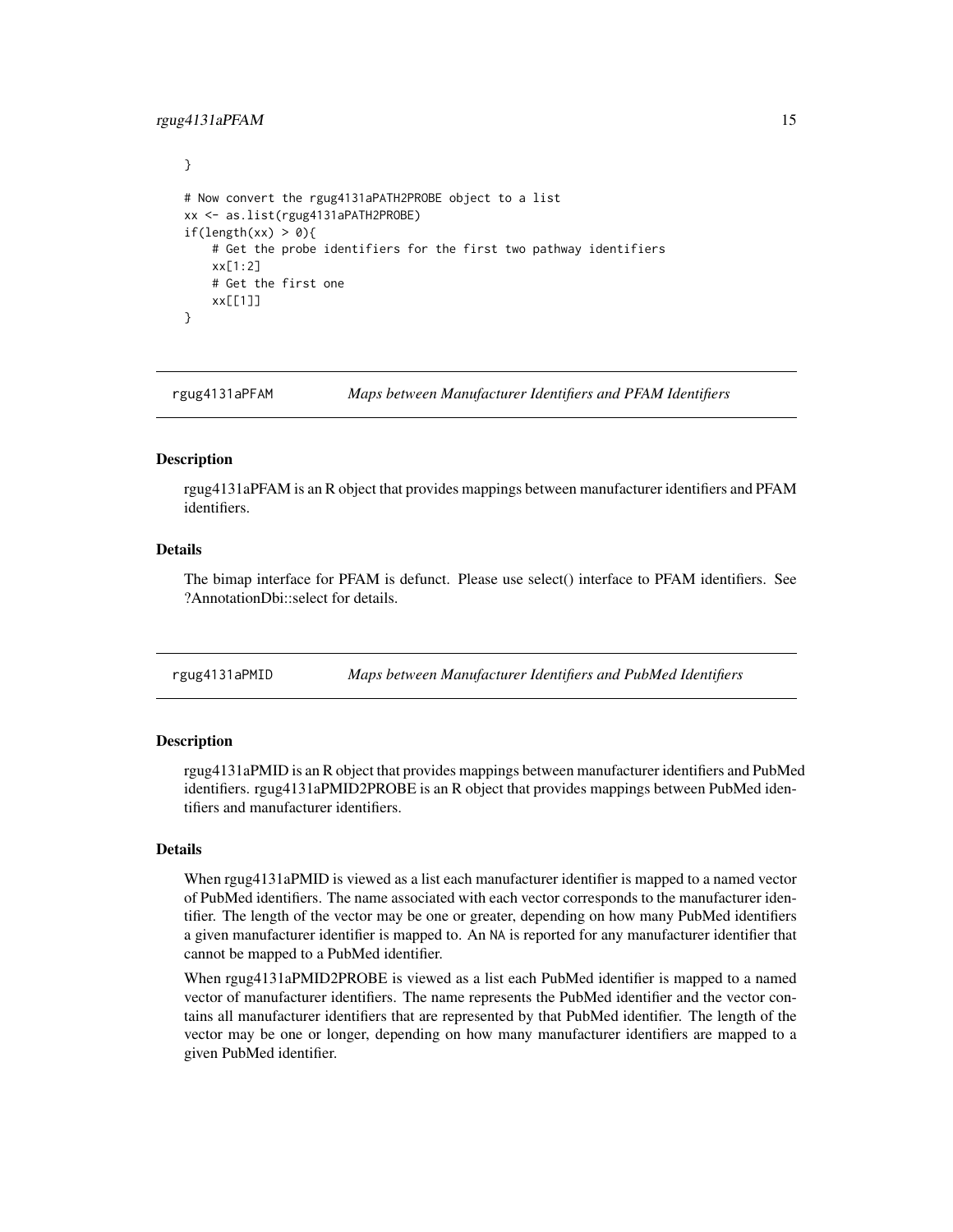Titles, abstracts, and possibly full texts of articles can be obtained from PubMed by providing a valid PubMed identifier. The pubmed function of annotate can also be used for the same purpose.

Mappings were based on data provided by: Entrez Gene ftp://ftp.ncbi.nlm.nih.gov/gene/DATA With a date stamp from the source of: 2015-Sep27

## References

<http://www.ncbi.nlm.nih.gov/entrez/query.fcgi?db=PubMed>

## See Also

• [AnnotationDb-class](#page-0-0) for use of the select() interface.

```
## select() interface:
## Objects in this package can be accessed using the select() interface
## from the AnnotationDbi package. See ?select for details.
## Bimap interface:
x <- rgug4131aPMID
# Get the probe identifiers that are mapped to any PubMed ID
mapped_probes \leq mappedkeys(x)
# Convert to a list
xx <- as.list(x[mapped_probes])
if(length(xx) > 0){
    # Get the PubMed identifiers for the first two probe identifiers
    xx[1:2]
    # Get the first one
   xx[[1]]
    if(interactive() && !is.null(xx[[1]]) && !is.na(xx[[1]])
       && require(annotate)){
        # Get article information as XML files
        xmls < -pubmed(xx[[1]], disp = "data")# View article information using a browser
        public(xx[[1]], disp = "browser")}
}
# Now convert the reverse map object rgug4131aPMID2PROBE to a list
xx <- as.list(rgug4131aPMID2PROBE)
if(length(xx) > 0)# Get the probe identifiers for the first two PubMed identifiers
    xx[1:2]# Get the first one
    xx[[1]]
    if(interactive() && require(annotate)){
        # Get article information as XML files for a PubMed id
        xmls < -pubmed(names(xx)[1], disp = "data")# View article information using a browser
        pubmed(names(xx)[1], disp = "browser")
    }
```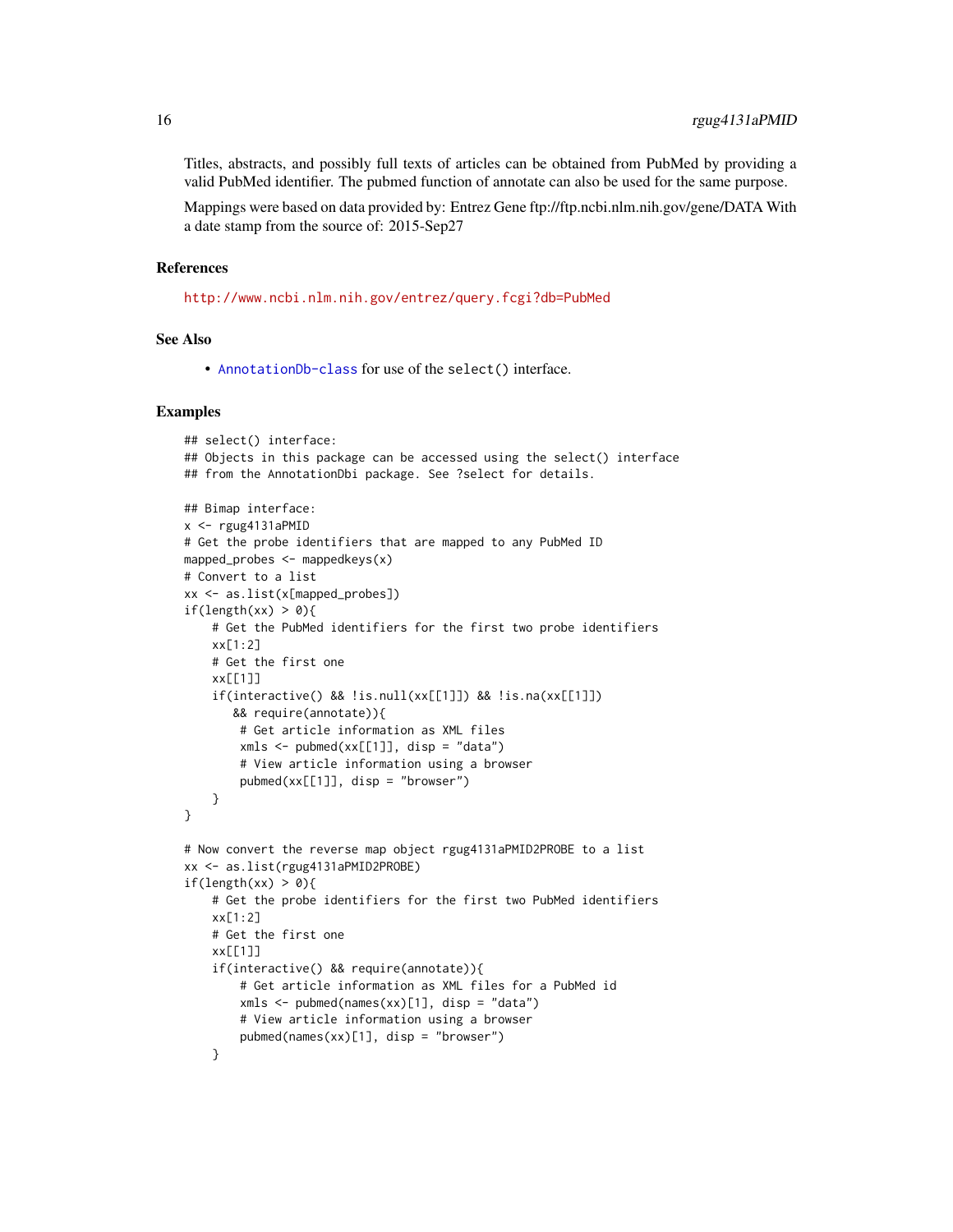<span id="page-16-0"></span>}

rgug4131aPROSITE *Maps between Manufacturer Identifiers and PROSITE Identifiers*

## **Description**

rgug4131aPROSITE is an R object that provides mappings between manufacturer identifiers and PROSITE identifiers.

## Details

The bimap interface for PROSITE is defunct. Please use select() interface to PROSITE identifiers. See ?AnnotationDbi::select for details.

rgug4131aREFSEQ *Map between Manufacturer Identifiers and RefSeq Identifiers*

#### Description

rgug4131aREFSEQ is an R object that provides mappings between manufacturer identifiers and RefSeq identifiers.

#### Details

Each manufacturer identifier is mapped to a named vector of RefSeq identifiers. The name represents the manufacturer identifier and the vector contains all RefSeq identifiers that can be mapped to that manufacturer identifier. The length of the vector may be one or greater, depending on how many RefSeq identifiers a given manufacturer identifier can be mapped to. An NA is reported for any manufacturer identifier that cannot be mapped to a RefSeq identifier at this time.

RefSeq identifiers differ in format according to the type of record the identifiers are for as shown below:

NG\\_XXXXX: RefSeq accessions for genomic region (nucleotide) records

NM\\_XXXXX: RefSeq accessions for mRNA records

NC\\_XXXXX: RefSeq accessions for chromosome records

NP\\_XXXXX: RefSeq accessions for protein records

XR\\_XXXXX: RefSeq accessions for model RNAs that are not associated with protein products

XM\\_XXXXX: RefSeq accessions for model mRNA records

XP\\_XXXXX: RefSeq accessions for model protein records

Where XXXXX is a sequence of integers.

NCBI <http://www.ncbi.nlm.nih.gov/RefSeq/> allows users to query the RefSeq database using RefSeq identifiers.

Mappings were based on data provided by: Entrez Gene ftp://ftp.ncbi.nlm.nih.gov/gene/DATA With a date stamp from the source of: 2015-Sep27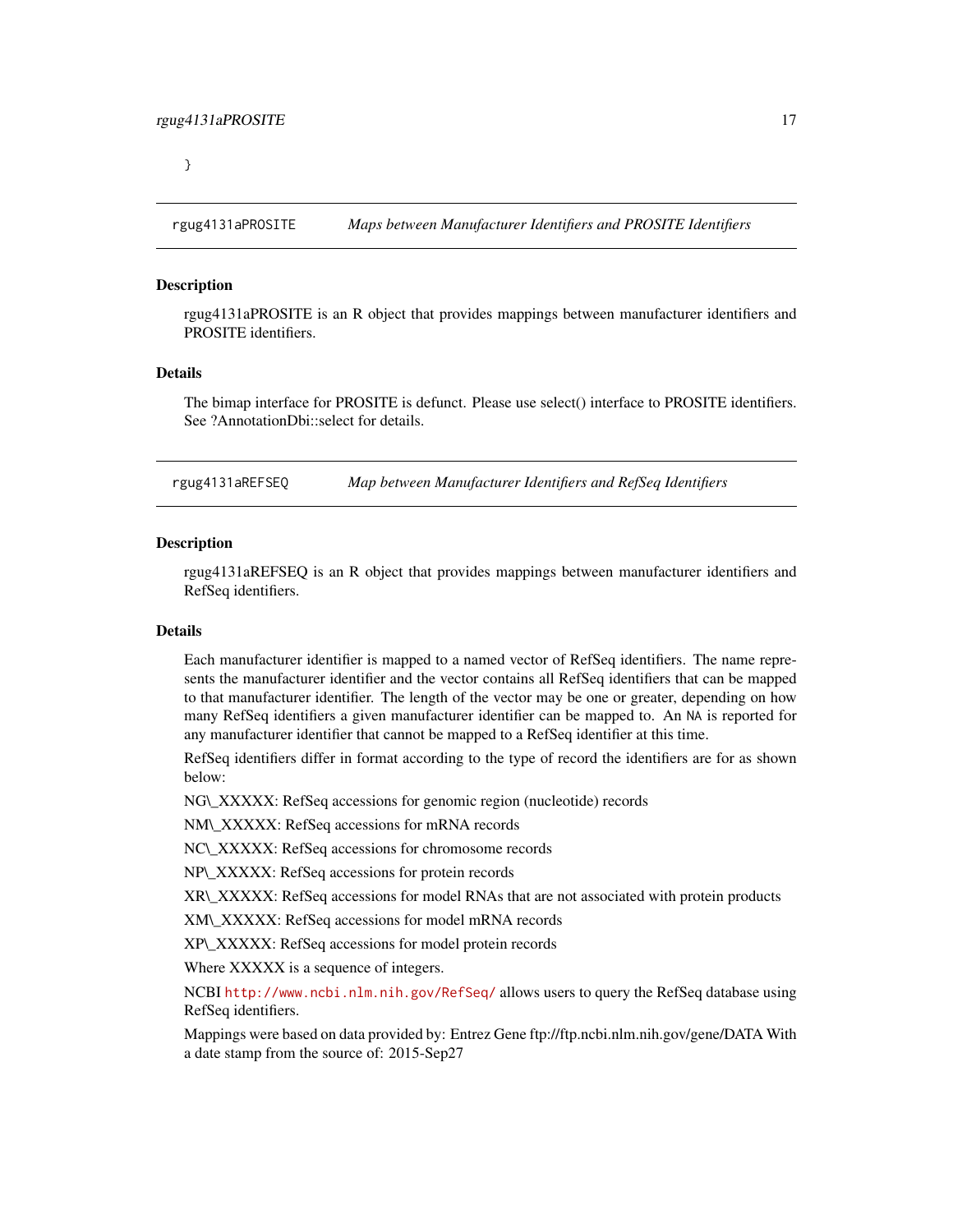## <span id="page-17-0"></span>References

```
http://www.ncbi.nlm.nih.gov http://www.ncbi.nlm.nih.gov/RefSeq/
```
## See Also

• [AnnotationDb-class](#page-0-0) for use of the select() interface.

## Examples

```
## select() interface:
## Objects in this package can be accessed using the select() interface
## from the AnnotationDbi package. See ?select for details.
## Bimap interface:
x <- rgug4131aREFSEQ
# Get the probe identifiers that are mapped to any RefSeq ID
mapped_probes <- mappedkeys(x)
# Convert to a list
xx <- as.list(x[mapped_probes])
if(length(xx) > 0) {
  # Get the REFSEQ for the first five probes
  xx[1:5]
  # Get the first one
  xx[[1]]
}
```
rgug4131aSYMBOL *Map between Manufacturer Identifiers and Gene Symbols*

## Description

rgug4131aSYMBOL is an R object that provides mappings between manufacturer identifiers and gene abbreviations.

## **Details**

Each manufacturer identifier is mapped to an abbreviation for the corresponding gene. An NA is reported if there is no known abbreviation for a given gene.

Symbols typically consist of 3 letters that define either a single gene (ABC) or multiple genes (ABC1, ABC2, ABC3). Gene symbols can be used as key words to query public databases such as Entrez Gene.

Mappings were based on data provided by: Entrez Gene ftp://ftp.ncbi.nlm.nih.gov/gene/DATA With a date stamp from the source of: 2015-Sep27

## References

<http://www.ncbi.nlm.nih.gov/entrez/query.fcgi?db=gene>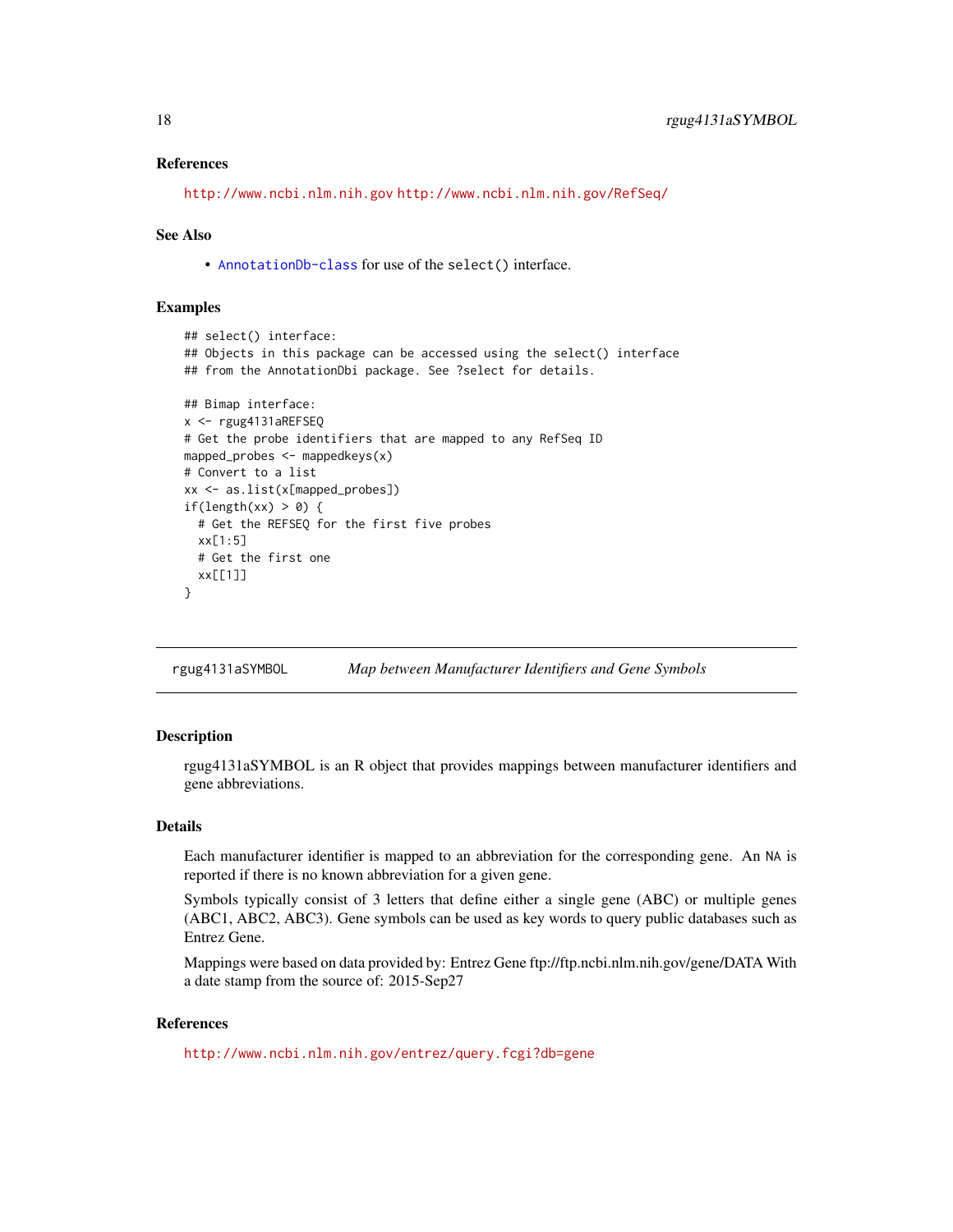## <span id="page-18-0"></span>rgug4131aUNIGENE 19

## See Also

• [AnnotationDb-class](#page-0-0) for use of the select() interface.

## Examples

```
## select() interface:
## Objects in this package can be accessed using the select() interface
## from the AnnotationDbi package. See ?select for details.
## Bimap interface:
x <- rgug4131aSYMBOL
# Get the probe identifiers that are mapped to a gene symbol
mapped_probes <- mappedkeys(x)
# Convert to a list
xx <- as.list(x[mapped_probes])
if(length(xx) > 0) {
 # Get the SYMBOL for the first five probes
 xx[1:5]
 # Get the first one
 xx[[1]]
}
```
rgug4131aUNIGENE *Map between Manufacturer Identifiers and UniGene cluster identifiers*

## **Description**

rgug4131aUNIGENE is an R object that provides mappings between manufacturer identifiers and UniGene identifiers.

## Details

Each manufacturer identifier is mapped to a UniGene identifier. An NA is reported if the manufacturer identifier cannot be mapped to UniGene at this time.

A UniGene identifier represents a cluster of sequences of a gene. Using UniGene identifiers one can query the UniGene database for information about the sequences or the Entrez Gene database for information about the genes.

Mappings were based on data provided by: Entrez Gene ftp://ftp.ncbi.nlm.nih.gov/gene/DATA With a date stamp from the source of: 2015-Sep27

## References

<http://www.ncbi.nlm.nih.gov/entrez/query.fcgi?db=gene>

## See Also

• [AnnotationDb-class](#page-0-0) for use of the select() interface.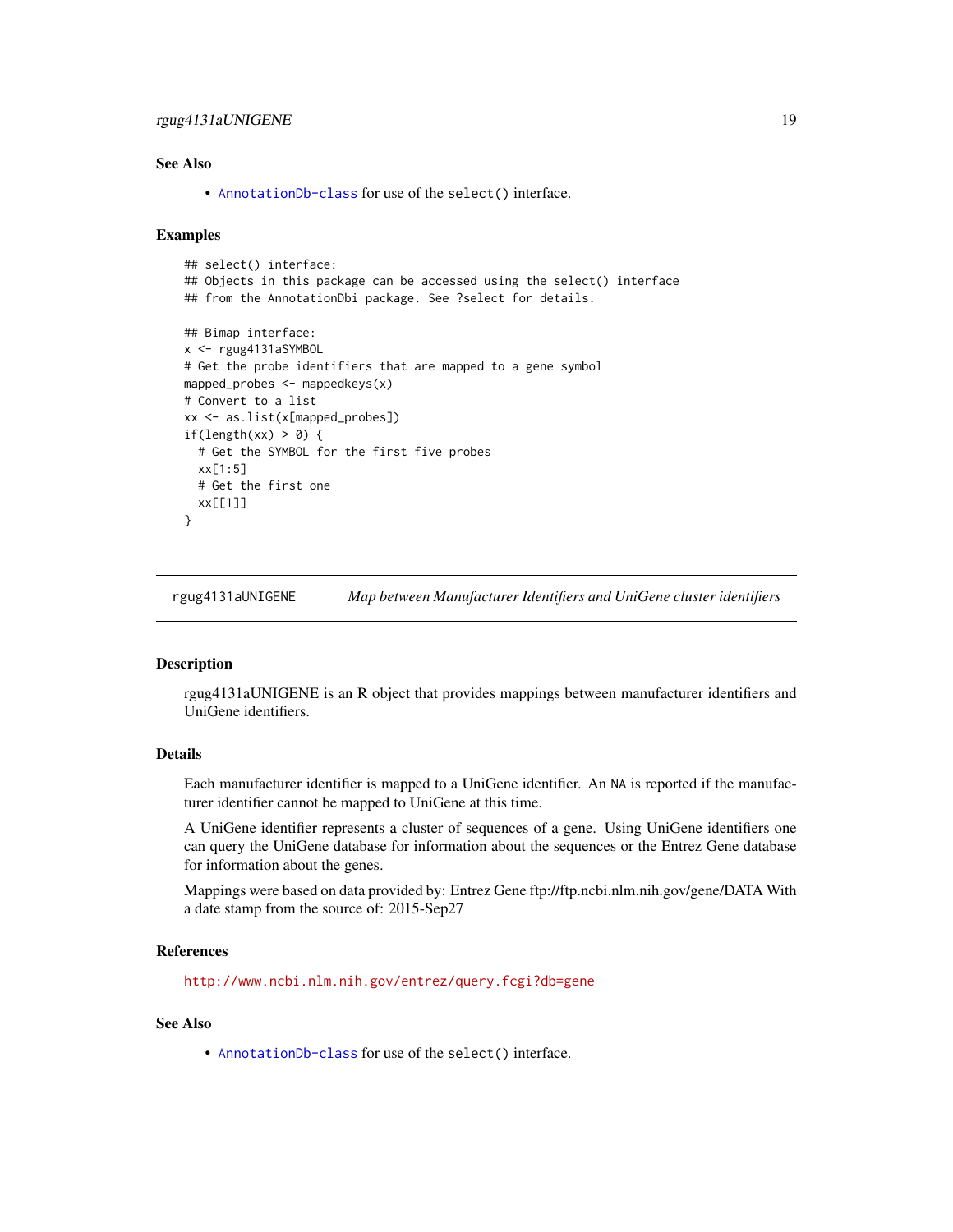## Examples

```
## select() interface:
## Objects in this package can be accessed using the select() interface
## from the AnnotationDbi package. See ?select for details.
## Bimap interface:
x <- rgug4131aUNIGENE
# Get the probe identifiers that are mapped to an UNIGENE ID
mapped_probes <- mappedkeys(x)
# Convert to a list
xx <- as.list(x[mapped_probes])
if(length(xx) > 0) {
  # Get the UNIGENE for the first five probes
  xx[1:5]
  # Get the first one
  xx[[1]]
}
```
rgug4131aUNIPROT *Map Uniprot accession numbers with Entrez Gene identifiers*

#### Description

rgug4131aUNIPROT is an R object that contains mappings between the manufacturer identifiers and Uniprot accession numbers.

## Details

This object is a simple mapping of manufacturer identifiers to Uniprot Accessions.

Mappings were based on data provided by NCBI (link above) with an exception for fly, which required retrieving the data from ensembl <http://www.ensembl.org/biomart/martview/>

## See Also

• [AnnotationDb-class](#page-0-0) for use of the select() interface.

```
## select() interface:
## Objects in this package can be accessed using the select() interface
## from the AnnotationDbi package. See ?select for details.
## Bimap interface:
x <- rgug4131aUNIPROT
# Get the entrez gene IDs that are mapped to an Uniprot ID
mapped_genes <- mappedkeys(x)
# Convert to a list
xx <- as.list(x[mapped_genes])
if(length(xx) > 0) {
```
<span id="page-19-0"></span>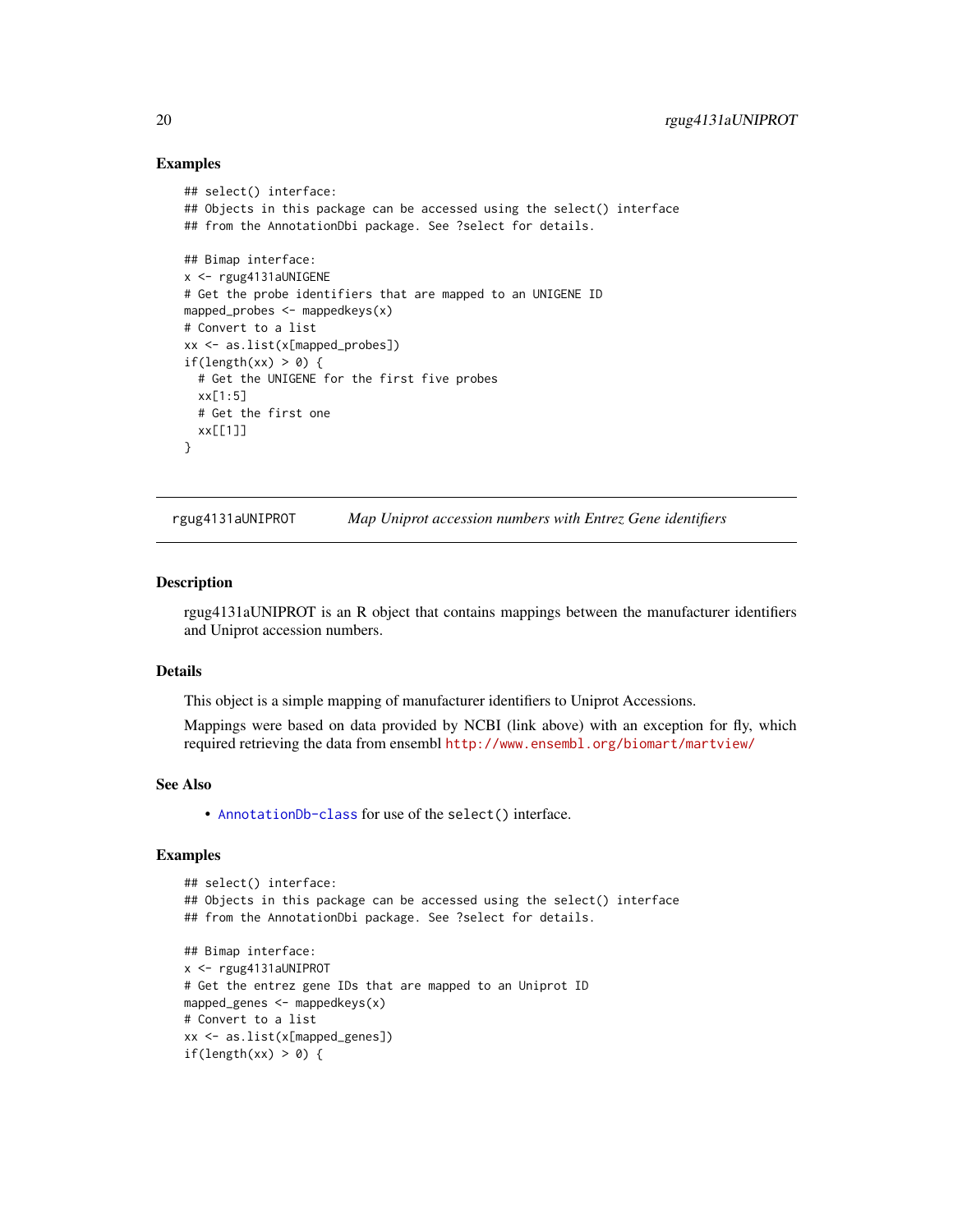```
# Get the Uniprot IDs for the first five genes
 xx[1:5]
 # Get the first one
 xx[[1]]
}
```
rgug4131a\_dbconn *Collect information about the package annotation DB*

#### Description

Some convenience functions for getting a connection object to (or collecting information about) the package annotation DB.

## Usage

```
rgug4131a_dbconn()
rgug4131a_dbfile()
rgug4131a_dbschema(file="", show.indices=FALSE)
rgug4131a_dbInfo()
```
## **Arguments**

| file         | A connection, or a character string naming the file to print to (see the file<br>argument of the cat function for the details). |
|--------------|---------------------------------------------------------------------------------------------------------------------------------|
| show.indices | The CREATE INDEX statements are not shown by default. Use show, indices=TRUE<br>to get them.                                    |

## Details

rgug4131a\_dbconn returns a connection object to the package annotation DB. IMPORTANT: Don't call [dbDisconnect](#page-0-0) on the connection object returned by rgug4131a\_dbconn or you will break all the [AnnDbObj](#page-0-0) objects defined in this package!

rgug4131a\_dbfile returns the path (character string) to the package annotation DB (this is an SQLite file).

rgug4131a\_dbschema prints the schema definition of the package annotation DB.

rgug4131a\_dbInfo prints other information about the package annotation DB.

## Value

rgug4131a\_dbconn: a DBIConnection object representing an open connection to the package annotation DB.

rgug4131a\_dbfile: a character string with the path to the package annotation DB.

rgug4131a\_dbschema: none (invisible NULL).

rgug4131a\_dbInfo: none (invisible NULL).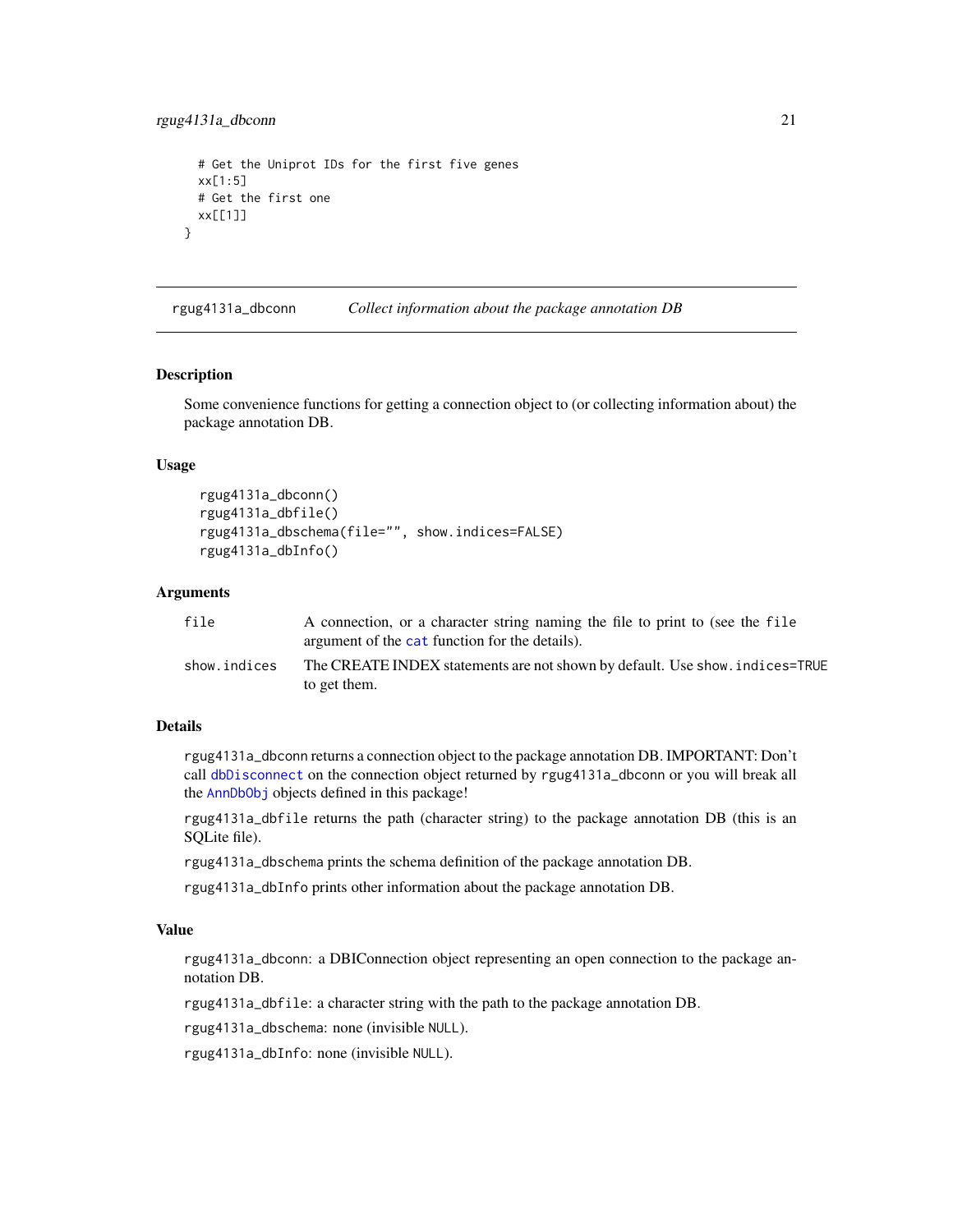## <span id="page-21-0"></span>See Also

[dbGetQuery](#page-0-0), [dbConnect](#page-0-0), [dbconn](#page-0-0), [dbfile](#page-0-0), [dbschema](#page-0-0), [dbInfo](#page-0-0)

## Examples

library(DBI) ## Count the number of rows in the "probes" table: dbGetQuery(rgug4131a\_dbconn(), "SELECT COUNT(\*) FROM probes")

rgug4131a\_dbschema()

rgug4131a\_dbInfo()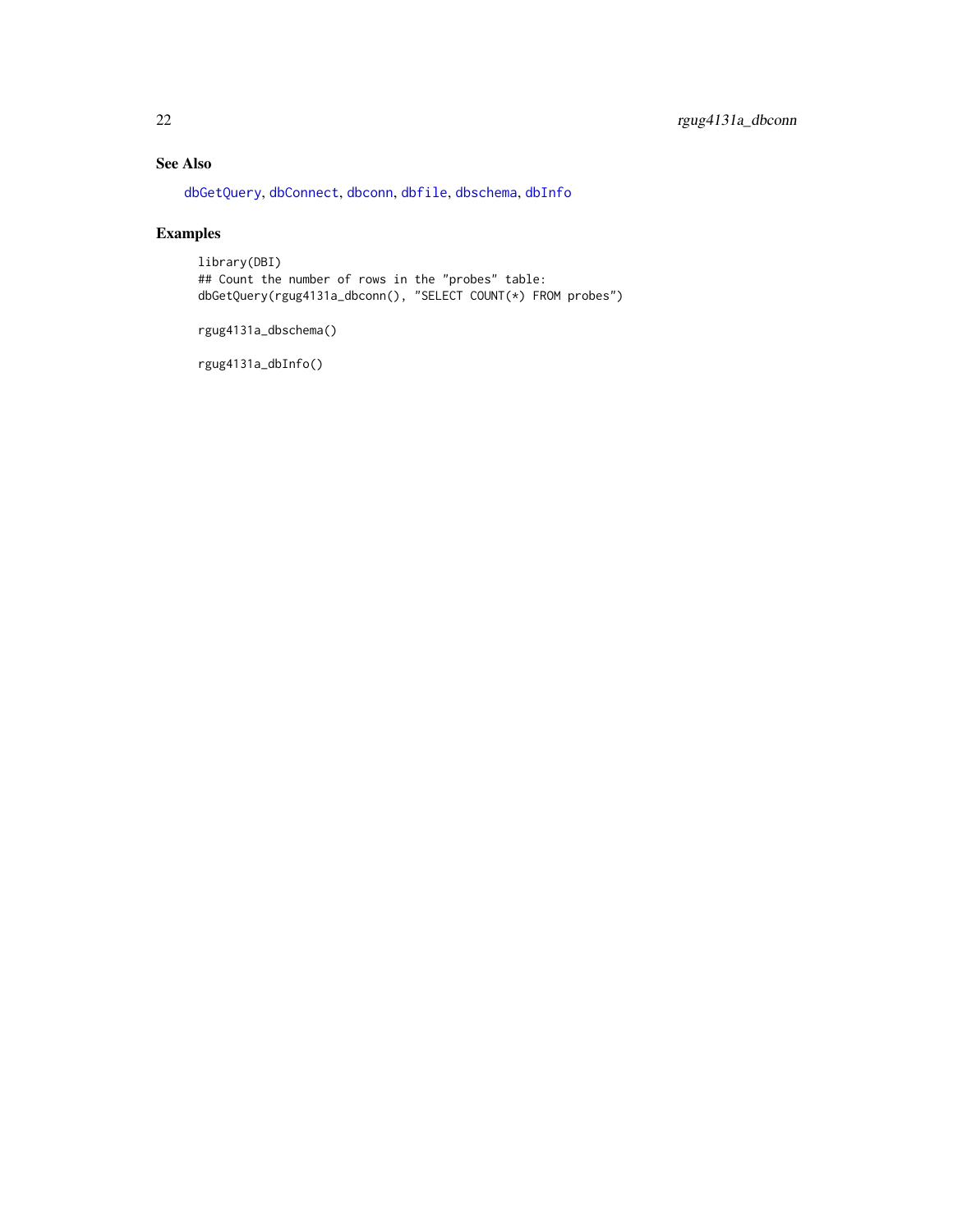# Index

∗ datasets rgug4131a.db , [3](#page-2-0) rgug4131a\_dbconn , [21](#page-20-0) rgug4131aACCNUM , [1](#page-0-1) rgug4131aALIAS2PROBE , [2](#page-1-0) rgug4131aCHR , [3](#page-2-0) rgug4131aCHRLENGTHS , [4](#page-3-0) rgug4131aCHRLOC , [5](#page-4-0) rgug4131aENSEMBL , [6](#page-5-0) rgug4131aENTREZID , [7](#page-6-0) rgug4131aENZYME , [8](#page-7-0) rgug4131aGENENAME , [9](#page-8-0) rgug4131aGO , [10](#page-9-1) rgug4131aMAPCOUNTS , [12](#page-11-0) rgug4131aORGANISM , [13](#page-12-0) rgug4131aPATH , [14](#page-13-0) rgug4131aPFAM , [15](#page-14-0) rgug4131aPMID , [15](#page-14-0) rgug4131aPROSITE , [17](#page-16-0) rgug4131aREFSEQ , [17](#page-16-0) rgug4131aSYMBOL , [18](#page-17-0) rgug4131aUNIGENE , [19](#page-18-0) rgug4131aUNIPROT , [20](#page-19-0) ∗ utilities rgug4131a\_dbconn , [21](#page-20-0) AnnDbObj , *[21](#page-20-0)* cat , *[21](#page-20-0)* checkMAPCOUNTS , *[13](#page-12-0)* dbconn , *[22](#page-21-0)* dbConnect , *[22](#page-21-0)* dbDisconnect , *[21](#page-20-0)* dbfile , *[22](#page-21-0)* dbGetQuery , *[22](#page-21-0)* dbInfo , *[22](#page-21-0)* dbschema , *[22](#page-21-0)*

rgug4131a *(*rgug4131a.db *)* , [3](#page-2-0)

rgug4131a.db , [3](#page-2-0) rgug4131a\_dbconn , [21](#page-20-0) rgug4131a\_dbfile *(*rgug4131a\_dbconn *)* , [21](#page-20-0) rgug4131a\_dbInfo *(*rgug4131a\_dbconn *)* , [21](#page-20-0) rgug4131a\_dbschema *(*rgug4131a\_dbconn *)* ,  $21$ rgug4131aACCNUM , [1](#page-0-1) rgug4131aALIAS2PROBE , [2](#page-1-0) rgug4131aCHR , [3](#page-2-0) rgug4131aCHRLENGTHS , [4](#page-3-0) rgug4131aCHRLOC , [5](#page-4-0) rgug4131aCHRLOCEND *(*rgug4131aCHRLOC *)* , [5](#page-4-0) rgug4131aENSEMBL , [6](#page-5-0) rgug4131aENSEMBL2PROBE *(*rgug4131aENSEMBL *)* , [6](#page-5-0) rgug4131aENTREZID , [7](#page-6-0) rgug4131aENZYME , [8](#page-7-0) rgug4131aENZYME2PROBE *(*rgug4131aENZYME *)* , [8](#page-7-0) rgug4131aGENENAME , [9](#page-8-0) rgug4131aGO , [10](#page-9-1) rgug4131aGO2ALLPROBES , *[11](#page-10-0)* rgug4131aGO2ALLPROBES *(*rgug4131aGO *)* , [10](#page-9-1) rgug4131aGO2PROBE *(*rgug4131aGO *)* , [10](#page-9-1) rgug4131aLOCUSID *(*rgug4131aENTREZID *)* , [7](#page-6-0) rgug4131aMAPCOUNTS , [12](#page-11-0) rgug4131aORGANISM , [13](#page-12-0) rgug4131aORGPKG *(*rgug4131aORGANISM *)* , [13](#page-12-0) rgug4131aPATH , [14](#page-13-0) rgug4131aPATH2PROBE *(*rgug4131aPATH *)* , [14](#page-13-0) rgug4131aPFAM , [15](#page-14-0) rgug4131aPMID , [15](#page-14-0) rgug4131aPMID2PROBE *(*rgug4131aPMID *)* , [15](#page-14-0) rgug4131aPROSITE , [17](#page-16-0) rgug4131aREFSEQ , [17](#page-16-0) rgug4131aSYMBOL , [18](#page-17-0) rgug4131aUNIGENE , [19](#page-18-0) rgug4131aUNIPROT , [20](#page-19-0) rgug4131aUNIPROT2PROBE